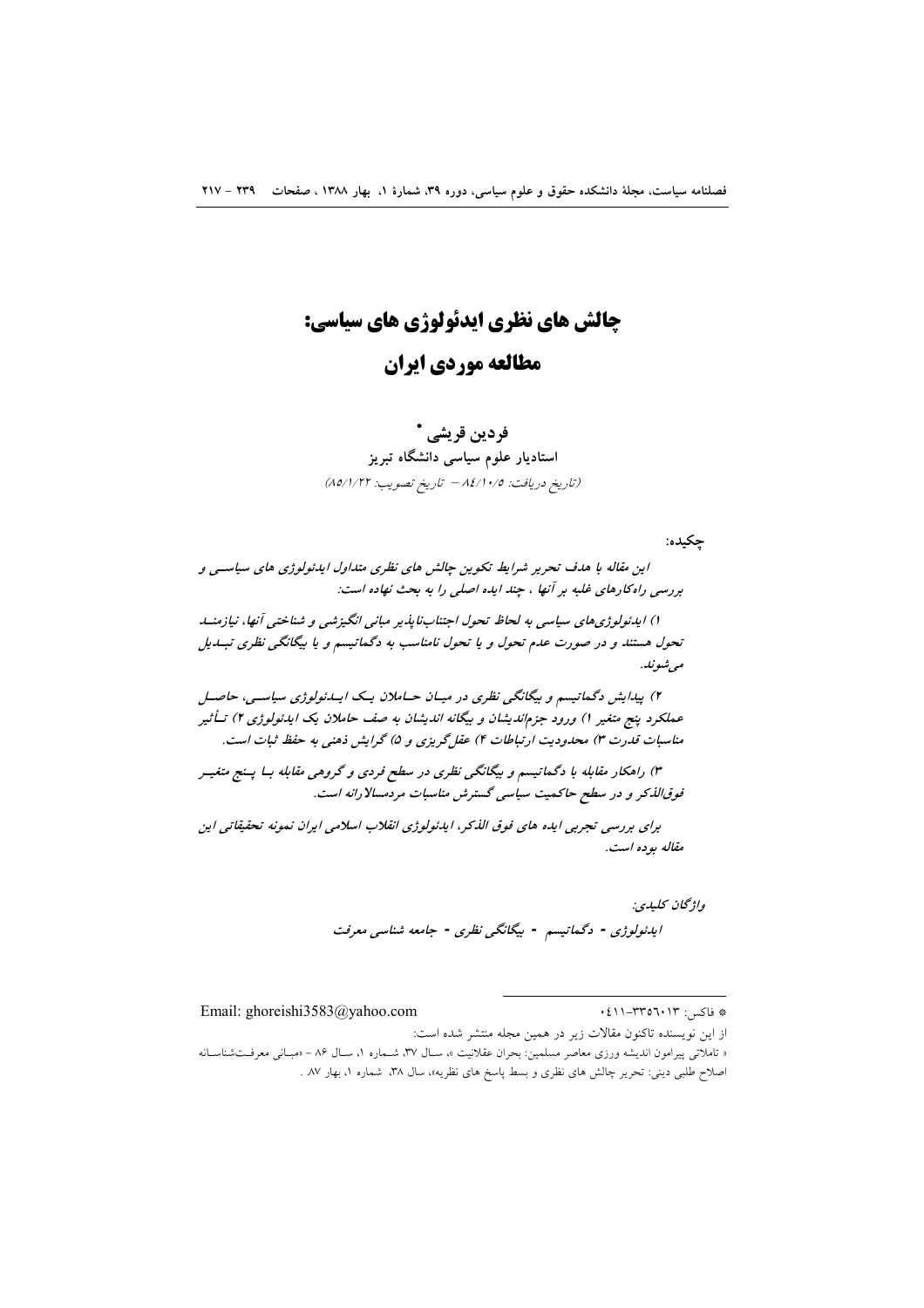#### مقدمه

ایدئولوژی همواره در برتگاه سقوط در دامن دگماتیسم و بیگانگی نظری قرار داشته است. چنانکه حتی عدمای این هر سه مفهوم را عملاً واجد یک معنا تلقی کردماند. اما ایــن مقالــه بــر این فرض استوار است که دگماتیسم و بیگانگی نظری از جملـه چـالش۵حـای نظـری مختلـف هستند که ایدئولوژی را باید در برابر آنها مقاوم ساخت. با همین فرض، هدف این مقاله تحریر دو چالش دگماتیسم و بیگانگی نظـری در برابـر ایــدئولوژیهــای سیاســی و تأمــل در عوامــل پیدایش این چالش و ساز و کارهای مقابله با آنهاست. از این رو سؤالاتی که در پی یافتن پاسخ آنها خواهيم بود عبارتند از:

۱) نسبت ایدئولوژیهای سیاسی با پدیده های جزماندیشی و بیگانگی چیست؟

۲) در صورت راهیابی عارضه های جزماندیشی و بیگانگی به سـازواره ایــدئولوژیهـای سیاسی، عوامل این عارضه ها را در چه مؤلفههایی می توان مشاهده کرد؟

۳) راه پیراستن ایدئولوژی های سیاسی از صور مختلـف دگماتیــسم و بیگــانگی نظـری كدام است؟

مطالب این مقاله را در دو بخش از هم تفکیک کردهایم. در بخش اول، کـه تحـت عنـوان «نسبت ایدئولوژی، دگماتیسم و بیگـانگی نظـری» فـراهم آمـده اسـت، بـرای سـنجش نـسبت ایدئولوژیهای سیاسی با پدیدههای جزم|ندیشی و بیگانگی نظری بحث را در دو سطح نظـری و مطالعه موردی پیش بردهایم. در بخش دوم نیز که ذیل عنوان «عوامل دگماتیـسم و بیگـانگی نظری و راهکارهای مقابله با آنها» تنظیم شده است، با ارائــه یـک سلــسله تمهیــدات نظـری و مطالعات موردی سعی کردهایم به سؤالات متناظر با این بخش نیز پاسخ دهیم. شایان ذکر است که برای انجام مطالعات موردی این مقاله، مباحث ارائه شده متمرکـز بـر بررسـی "ایــدئولوژی انقلاب اسلامی ایران" است.

#### ۱– نسبت ابدئولوژی، دگماتیسم و بیگانگی نظری

چنانکه اشاره شد برای تعیین نسبت ایدئولوژیهای سیاسـی بـا پدیـدههـای دگماتیـسم و بیگانگی نظری مناسب است، ابتدا بحث در سـطح تئوریـک تجزیــه و تحلیــل شــود و ســپس یافتههای این بحث تئوریک برای تحلیل وضعیت ایدئولوژی انقلاب اسلامی ایران به کار گرفته شود. در این قسمت از چنین الگویی پیروی خواهیم کرد.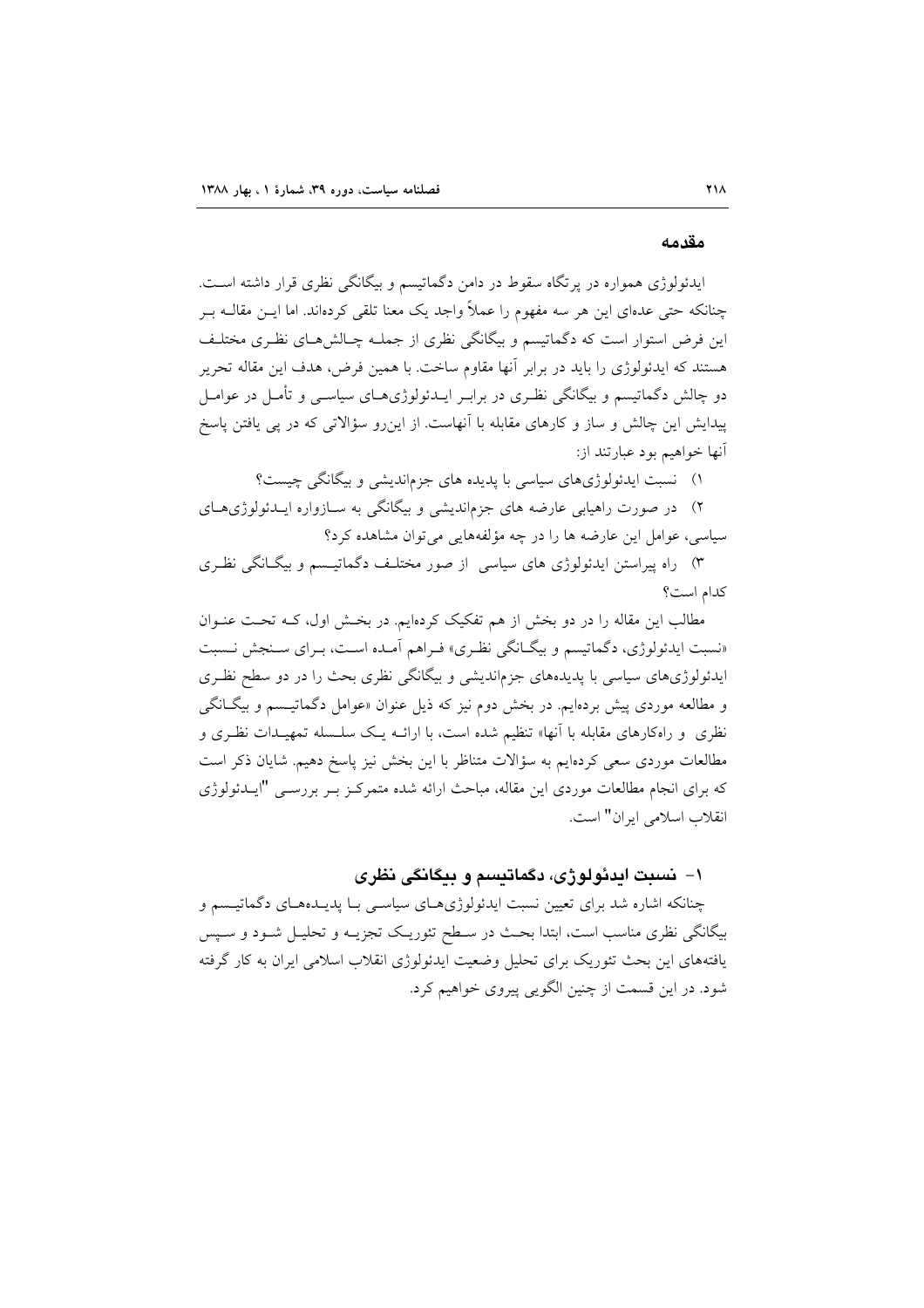الف – چشم انداز تئوربک برای تسهیل بحث، بررسی جداگانه نسبت ایدئولوژی با هر یک از عارضه های دگماتیــــم و بیگانگی مناسب به نظر می رسد.

۱) نسبت ایدئولوژی و دگماتیسم:

در یک سطح بسیار کلی می توان گفت یک ایدئولوژی زمانی به دگماتیسم تبدیل می شود که مبانی و زیرساختهای انگیزشی و شناختی آن با گذشت زمان و تغییر "موقعیت تباریخی" تحول می پذیرد ولی خود ایدئولوژی به جای تحول به تصلب کشیده می شود. دفاع از این مدعا مستلزم ارائه پاسخ به دو پرسش اساسی است: پرسـش اول ایــن اســت کــه منظــور از مبــانی و زیرساختهای انگیزشی و شناختی یک ایدئولوژی چیست؟ و پرسش دوم اینک ساز و کبار ارتباط میان تحول در این مبانی و تبدیل ایدئولوژی به دگماتیسم چگونه است؟

در پاسخ سؤال اول باید گفت جوامع مختلف بشری در موقعیت های تـاریخی مختلـف بـا مسائل، مشکلات، فرصتها و تهدیدات مختلف مواجه می شوند، این شرایط را می تـوان در دو سطح نظری و عملی مشاهده کرد. در میان واکنشهای مختلف که در برابر ایـن شـرایط ایجـاد می شود، واکنش اندیشمندان هر جامعه نیز جالب توجه است. آنها سعی میکنند بـرای بهتـرین نوع مواجهه با شرایط مزبور تأمل و اندیشهپردازی کنند. به همـین لحـاظ، مـی تـوان از شـرایط نظری و عملی مزبور به عنوان مبانی انگیزشی تولید یک سلسله اندیشهها یاد کـرد. امــا در ایــن میان واقعیت و صحت اندیشههای تولید شده با سطح و مرتبه شناخت بشر و میزان معلومات او ارتباط تنگاتنگ دارد. بر همین اساس نیز می توان از ایـن متغیـر بـا عنـوان مبـانی شـناختی اندیشه های تولید شده یاد کرد.. پس روشن می شود که در پیدایش و ماهیت اندیشهها دو متغیر اساسی ایفای نقش میکنند که یکی نوع مشکلات و دیگری سطح شناخت بشر است.

حال باید گفت در پارهای اوقات برخی از اندیشههای عرضه شده، توسط برخی گروههای اجتماعی به عنوان راهنمای فهم و عمل اجتماعی پذیرفته میشوند. در پذیرش این ایدههـا نیـز مبانی انگیزشی و شناختی خاص ایفای نقش میکنند. در واقع، مبـانی مزبـور نـزد متفکـران بـه تولید ایده منتهی می شود و نزد گروههای اجتماعی به انتخاب و مصرف ایده می انجامد. بــه هـر حال زمانی که برخی گروههای اجتماعی اندیشههای مورد بحث را در وجوه تبیینی و هنجـاری آن مورد پلذیرش قرار داده و در دستور کار و عمل اجتماعی خودشان قرار میدهند، اندیشههای فوق تبدیل به ایدئولوژی می شود. به یک عبارت بهتر، ایدئولوژی اندیــشهای اســت که در موقعیت تاریخی ویژه از سوی بخشی از نیروهای اجتماعی یک جامعه به عنـوان مبنـای فهم و عمل اجتماعی برگزیده شده است. از همین رو، می توان گفت که ایدئولوژی با توجه بـه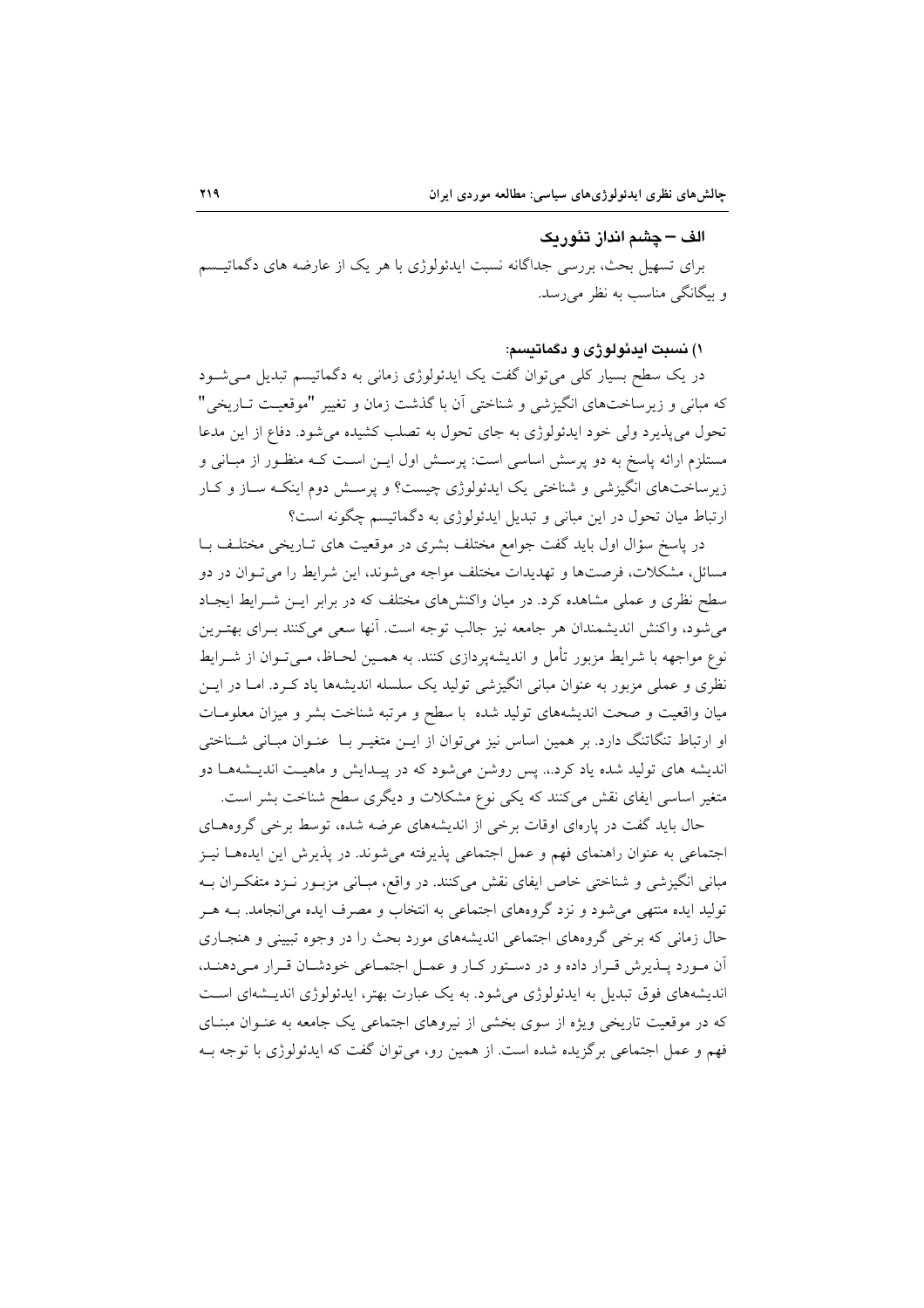متغیرهای تأثیرگذار در اندیشهها، محصول مشکلات و سطح شناخت ویــژه اســت و اعتبــار آن «به لحاظ منطقی» تا زمانی می باشد که این مبانی به قوت خویش باقی هستند(برای ملاحظه آرای ديگر ر.ک: مانهايم، ١٣٥٥؛ سـروش، ١٣٧٥، الـف؛ وينـسنت، ١٣٧٨؛ بـشيريه، ١٣٧٢؛ اخـوان مفـرد، ١٣٨١؛ افتخـاري، ١٣٧٠؛ رضوی، ۱۳۷۱؛ اسیریگنز، ۱۳۷۷؛ همیلتون، ۱۳۸۱؛ گلوور و همکاران، ۱۳۸۳ و علیزاده و همکاران، ۱۳۸۵).

حال به پرسش دوم یعنی چگونگی ارتباط تحول در مبانی فوقالذکر با تبدیل ایدئولوژی به دگماتیسم میرسیم. در این زمینه باید گفت چنانکه اشاره کردیم مـشکلات نظـری و عملـی و همچنین سطح شناخت بشر تحت تأثیر عوامل مختلف دچـار دگرگــونی مــیشــوند. بــویژه در دوران معاصر این دگرگونی سریع و گسترده است. دگرگونی مزبور شرایطی ایجاد میکنـد کـه لزوماً با شرایط قبلی همسان نیست. از همین رو، اندیشههای موجود برای رویارویی با وضعیت جدید دچار ناکارآمدی می شوند. در این شرایط بخشی از متفکران جامعه به خلق اندیـشههـای جدید پرداخته و یا افکار موجود را جرح و تعدیل میکنند. اقتضای منطقی این تحولات عملی و نظري و يا شناختي أن است كه ايدئولوژي مبتني بر شرايط قبلي نيز تحول يذيرفته و خود را با تحولات جدید هماهنگ سازد و تناسب از دست رفته را مجدداً برقـرار نمایـد. معنـای ایــن سخن آن است که حاملان این ایدئولوژی با عنایت به تحولات جدید باید الگوی فهم و عمـل خویش را روزآمد نمایند و در واقع با پذیرش این تحولات، اندیشههای متناسب بـا آنهـا را از وادی اندیشه به عرصه ایدئولوژی ترجمه کنند. در صورتی ک چنین کاری بـه انجـام رسـد ایدئولوژی، کارآمدی خود را در رویارویی بهینه با محیط حفظ خواهـد کـرد و در غیـر ایـن صورت ایدئولوژی جایگاه منطقی خود را از دست داده و به دگماتیسم تبدیل خواهـد شـد. در واقع جزماندیشی زمانی رخ می نماید که عدهای برای مسائل و مشکلات جدیـد، پاسـخهـایی ارائه میدهند که متعلق به گذشته و مسائل و مشکلات دیگر است و یا به مـسائل و مـشکلات موجود پاسخی میدهند که اَن پاسخ با توجه به تکامل شناخت ما از مـشکلات، مناسـبتــرین پاسخ نیست. در اینجاست که ایدئولوژی پیوند خود را با تحول مشکلات و تکامل شـناخت از دست میدهد و هر چند که ممکن است کماکان همین عنوان ایــدئولوژی را حفـظ کنـد، ولــم محتوای آن دگماتیسم و جزماندیشی است.

با تکیه بر پاسخهایی که به دو پرسش فوقالذکر ارائه گشت مـرز ایــدئولوژی و دگماتیــسم روشن می شود ْ. بر این اساس خاستگاه ایــدئولوژی مــشکلات عملــی و نظـری بــشر و ســطح شناخت او است. در حالی که خاستگاه دگماتیسم متغیرهای دیگری است که در بخش بعــدی

١. البته تعيين مرز مفاهيم فوق در عالم واقعيات به اين آساني نيست و حتى مي توان گفت در بسياري از افراد و گروهها ممكن است رگههایی از جزماندیشی وجود داشته باشد. از این رو تصریح میکنیم که این بحث نظری بیش از آنکه برای توصیف دقیق به کار آید در خدمت تسهیل فهم است.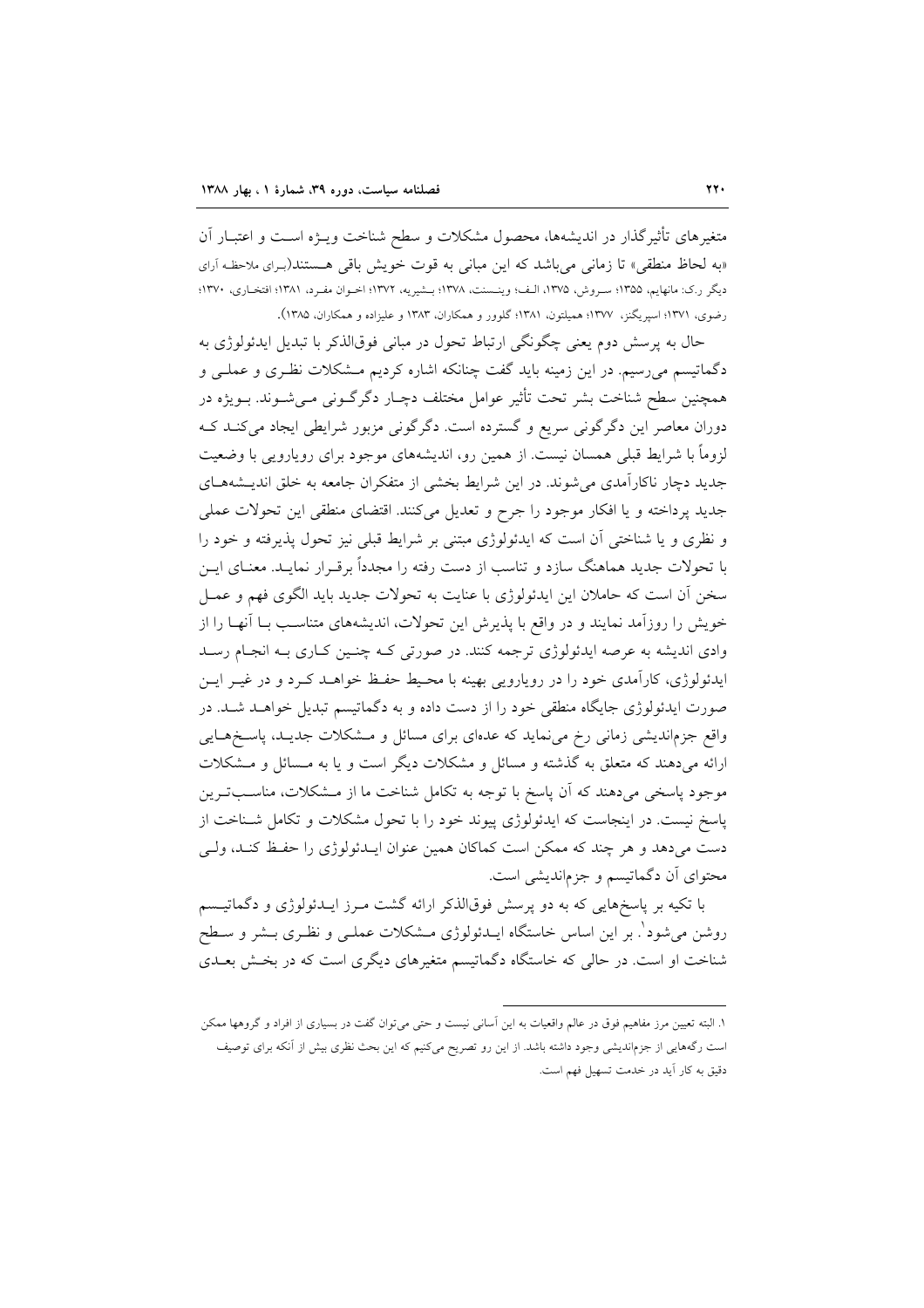این مقاله مورد بررسی قرار خواهد گرفت. در حقیقت با مطالعه تاریخ ایدئولوژیهـا مـیتوان این ادعا را در خصوص خاستگاه آنها به وضوح مشاهده کرد و با لحاظ تفکیک فوقالذکر بـین ایدئولوژی و جزم اندیشی از همسان انگاری آنها پرهیز کرد(برای ملاحظه رای متفاوت ر.ک: سروش، ۱۳۷۵ الف).

#### ۲) نسېټ اېږئولو ژي و پېڅانگې:

با توجه به بحثی که در خصوص نسبت ایدئولوژی و دگماتیسم به انجام رسید، آشکار شد که عدم اعتنا به متغیر زمان و یا موقعیت تاریخی عامل اصلی تبدیل ایدئو لوژی بـه دگماتیـسم است، حال بايد گفت اعتنا نكردن به متغير فضا و يا به عبارت بهتر "موقعيت اجتماعي" نيز بـه بروز عارضه دیگری منتهی می شود که از آن در این مقاله به بیگانگی نظری یاد کـرده ایــم. بــر این اساس در تعریف این عارضه فکری می توان گفت بیگانگی نظری هنگامی رخ می دهد که مباني و زيرساختهاي انگيزشي و شناختي ايدئولوژي يک گروه اجتماعي تحول مي پذيرد ولي خود ایدئولوژی به جای تحول متناسب با مبانی انگیزشی و شناختی مزبور بـه پــذیرش تحـول منطبق با فضا و موقعیت اجتماعی دیگری کشیده میشود. نظـر بـه اینکـه مقـصود از مبـانی و انگیزشی و شناختی یک ایدئولوژی را در بحث قبلی توضیح داده ایم، آنچه در ارتبـاط بــا ایــن تعریف نیازمند توضیح است ً ساز و کار تبدیل ایدئولوژی به بیگانگی نظری است. باید گفت زمانی که مشکلات نظری و عملی و همچنین سطح شناخت بشر تحت تـأثیر عوامـل مختلـف دچار دگرگونی می شوند و اندیشههای موجود برای رویارویی بـا وضـعیت جدیـد کارآمـدی لازمه را ندارند، در این شرایط ممکن است برخمی از اندیـشه ورزان جامعـه بـه جـای خلـق اندیشههای جدید با این فرض که برای غلبه برمسایل و مشکلات موجود مناسب تـرین کـار، اقتباس اندیشه های متفکرانی است که مسائل و مشکلات مشابه داشته انـد، بــه ترجمــه ونــشر ایده های اندیشمندان مزبور اقدام کنند. در همین حـال، ممکـن اسـت پـاره ای از گـروه هـای اجتماعی نیز به تبعیت ار اندیشه ورزان فوق و بـه قـصد روزآمـد کـردن ایـدئولوزی خـویش، اندیشه های اقتباس شده را به عنوان ایدئوژی جدید خود برگزینند. در چنین وضعیتی هرگIه مبانی انگیزشی و شناختی اندیشه های اقتباس شده به نحو واقعی با مبانی انگیزشی و شــناختی محرک اقتباس، مطابقت نسبتاً کاملی داشته باشد، یک تحول ایدئولوژیک مطلوب، کم هزینــه و کوتاه مدتی به دست خواهد آمد. اما معمولاً به خاطر تفاوتهای زیادی که بین جوامع مختلف و موقعیتهای اجتماعی مختلف وجود دارد، احتمال وقوع این امر بسیار بعید است. بنـابراین، آنچه به دست خواهد آمد نوعی ایدئولوژی خواهد بود که نسبتی دقیق با مـسائل، مـشکلات و مباحث شناختی جامعه ندارد و قادر به غلبه بر چالشهای موجود نیست. بر پایه همین موضوع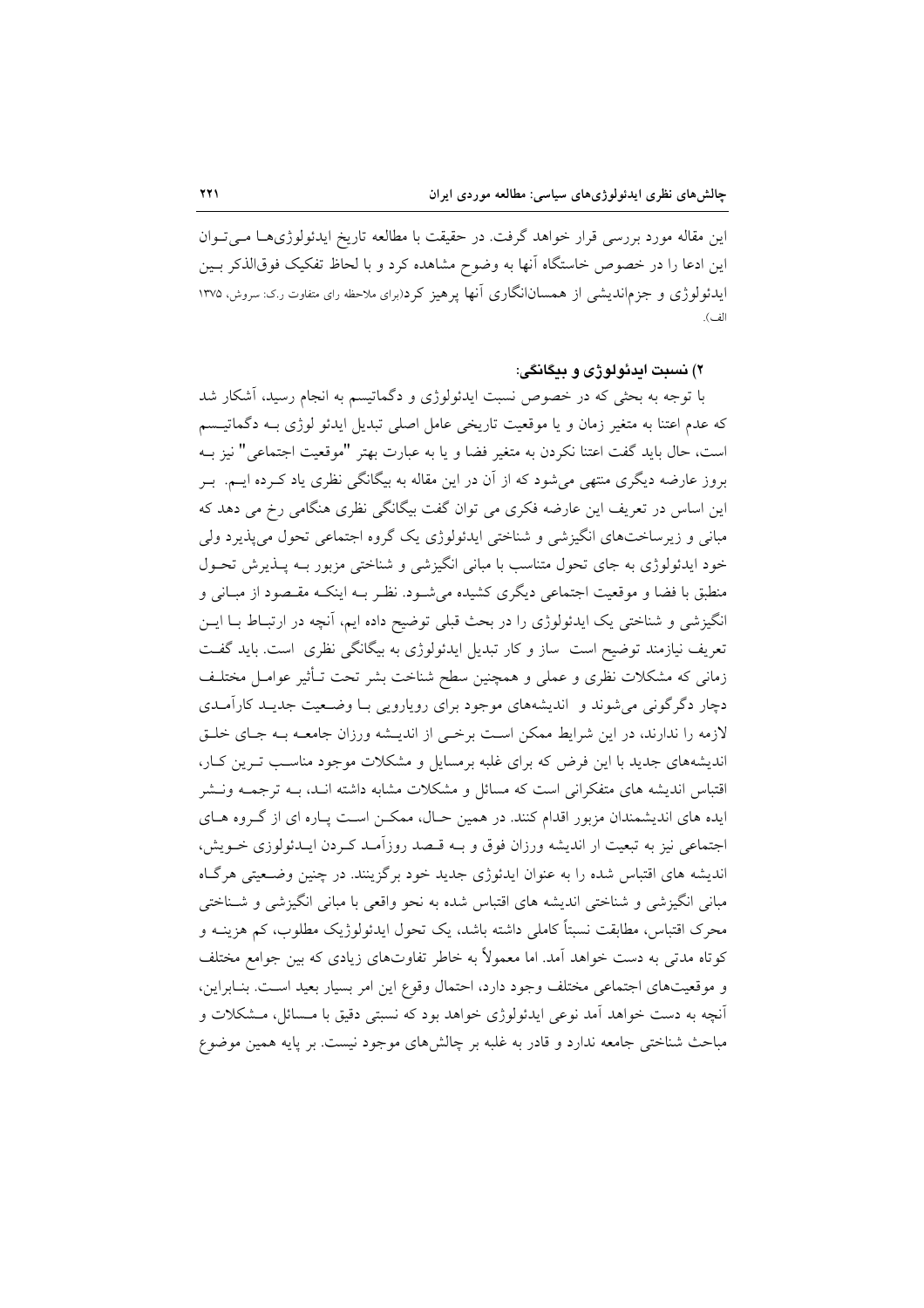نیز مناسب است از آن به جای اصطلاح "ایدئولوزی" به "بیگانگی نظری" تعبیـر شــود. بــه این ترتیب، بیگانگی زمانی رخ می نماید که عدمای برای مسائل و مشکلات جدید، پاسخهـایی ارائه میدهند که متعلق به مسائل و مشکلات فضا و موقعیت اجتماعی دیگری است و یـا بـه مسائل و مشکلات موجود پاسخی میدهند که آن پاسخ مبتنی بـر یـک شــناخت اقتباســی غیــر متناسب است. روشن است که در اینجا نیز همانند فرایند پیدایش دگماتیسم، ایدئولوژی پیوند خود را با تحول مشکلات و تکامل شناخت از دست مـی۵هـد و هـر چنـد کـه ممکـن اسـت كماكان همين عنوان ايدئولوژي را حفظ كند، ولي محتواي أن بيگانگي نظري است. همچنـين باید گفت همانند دگماتیسم خاستگاه بیگانگی نیز با خاستگاه ایدئولوژی متفاوت است. چنانکه گفته ایم مشکلات عملی و نظری بـشر و سـطح شـناخت او خاسـتگاه ایـدئولوژی اسـت. امـا خاستگاه بیگانگی متغیرهای دیگری است که همراه با بحث خاسـتگاه دگماتیـسم جـز مباحـث بخش دوم.این تحقیق است (برای آگاهی از نظریات متفاوت ر.ک: بشیریه، ۱۳۸۱: ۱۰۹ و شارون، ۱۳۸۵: ۲۵۰-۲۴۷)

### ب – وضعیت ایدئولوژی انقلاب اسلامی ایران

برای به کارگیری مبحث تئوریک فـوقالـذکر در خـصوص وضـعیت ایـدئولوژی انقــلاب اسلامی ایران به نظر می رسد طرح دو پرسش اصلی مبحث مزبور در باب این موضـوع خـاص نقطه عزیمت مناسب باشد. بر این اساس باید پرسید مبانی و زیرساختهای ایدئولوژی انقلاب اسلامی ایران چه بود؟ و دیگر اینکه رابطه ایدئولوژی انقلاب اسلامی ایران با تحـول در مبـانی فوقالذکر چگونه ارزیابی میشود؟ پاسخ این دو پرســش نــسبت ایــدئولوژی انقــلاب اســلامی ایران را با مقوله های دگماتیسم و بیگانگی نظری مشخص خواهد کرد.

در خصوص سؤال اول یعنی چیستی مبانی و زیرساختهای ایـدئولوژی انقـلاب اسـلامی باید گفت به نحو منطقی قبل از دادن پاسخ به این سؤال ابتدا باید مشخص کرد که ایــدئولوژی انقلاب اسلامی چه بوده است. چرا که بدون آگاهی به این امر، پرسش از مبانی این ایدئولوژی راه به جایی نخواهد برد. به عبارت دیگر، شرط فهـم مبـانی انگیزشــی و شــناختی ایــدئولوژی انقلاب اسلامی، یافتن یاسخ این پرسش مقدماتی است که «عموم مردم ایران در فرایند انقــلاب اسلامی چه اندیشهای را به عنوان راهنمای فهم و عمـل اجتمـاعی برگزیدنـد و بـر بنيـاد ايـن ايدئولوژى، انقلاب اسلامى را به پيروزى رساندند؟»

روشن است که برای این پرسش در ادبیات موجود دربارهٔ انقلاب اسلامی ایران پاسخهای مختلف وجود دارد(ر.ي: حاضري، ١٣٧٧؛ اخوان مفرد، ١٣٨١؛ زيباكلام، ١٣٧۵؛ Irfani ، 1983، عميد زنجاني، ١٣٧٥؛ محمدي، ١٣٧٢؛ معدل، ١٣٧٧). اما ورود به عرصه اختلاف آراء و استدلال در جهت دفاع از محوريت ايدئولوژي معين در فرصت اين پژوهش نمي گنجد. لذا با مفروض گرفتن «قرائت انقلابـي از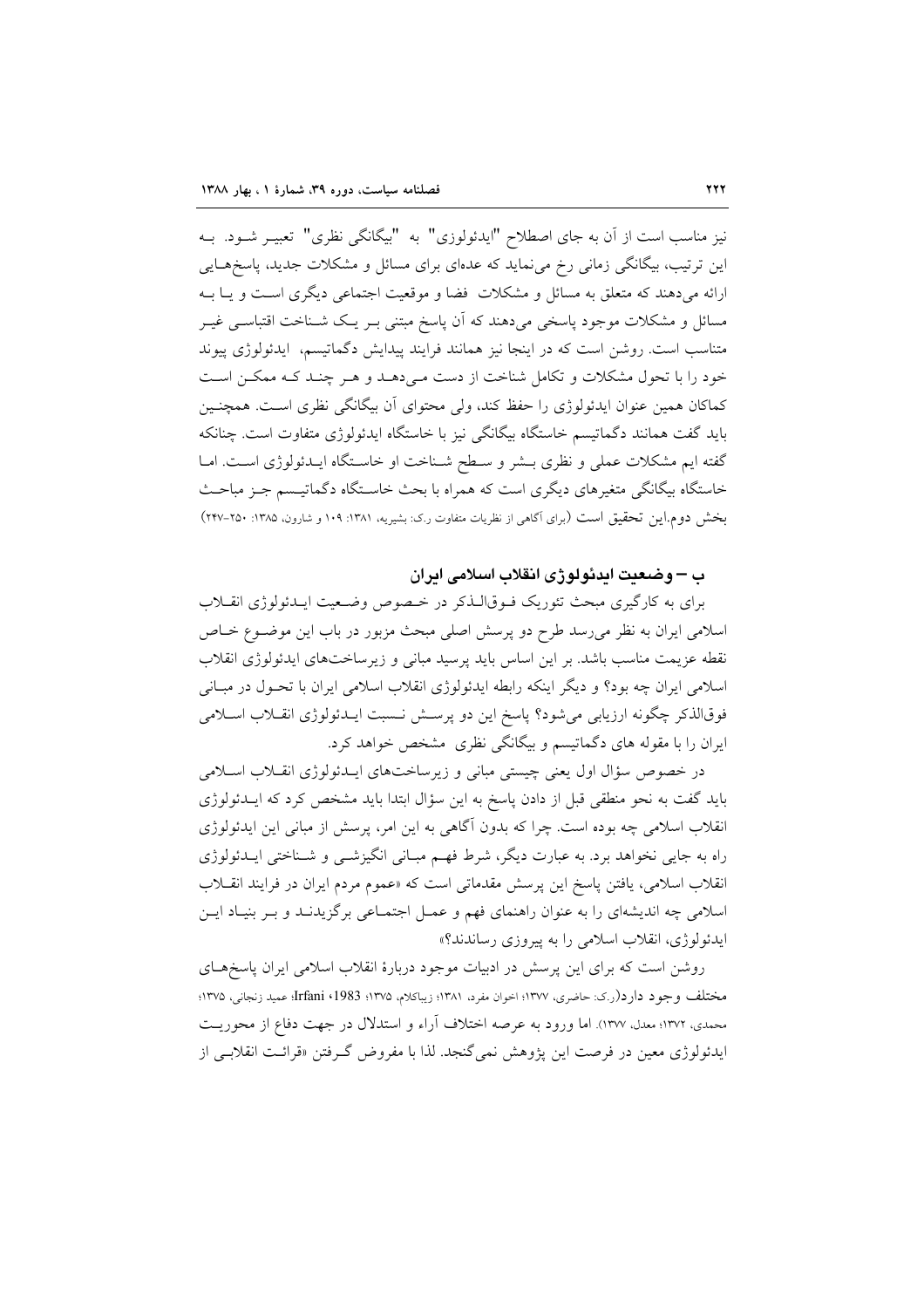اسلام شيعي» به عنوان ايدئولوژي انقلاب اسلامي بحث را بـه سـوى هـدف اصـلي أن سـوق می دهیم. پس می توان گفت بر اساس مفروضات این پیژوهش اکثریت قیاطع میردم ایبران در فرأيند انقلاب اسلامي «قرائت انقلابي از اسـلام شـيعي» را بــه عنــوان راهنمــاي فهــم و عمــل اجتماعی خویش انتخاب کردند و انقلاب اسلامی با تکیه بر این مبنای ایدئولوژیک رشـد کـرد و به پیروزی رسید. اما در خصوص مبانی انگیزشی و شناختی این ایدئولوژی نکاتی را به نحــو اجمال خاطرشان مىسازيم.

در باب مبانی انگیزشی یا شرایط نظری و عملی که نهایتاً به ظهور «قرائت انقلابی از اسـلام شیعی» و تبدیل آن به ایدئولوژی انقلاب اسلامی بهمن ۵۷ انجامید، باید گفت که در سال هــای منتهی به انقلاب چند پرسش اساسی ذهن اکثریت سیاسیون ایران را به خود مشغول داشته بود. این پرسشها هم جنبه نظری داشتند و هم حاکی از نیازهای عملی جامعه بودند. مهمترین ایـن یرسش ها را به قرار زیر می توان خلاصه کرد:

۱) با توجه به فرایند دینزدایی در سیاستهای حکام پهلوی در برابر ایـن فراینـد چـه موضعی باید اتخاذ کرد؟

۲) عدالت اجتماعی به عنوان مهم ترین ارزشها و آرمانهای بشری (بر اساس ذهنیت آن روز جامعه) چگونه قابل تحقق است؟

۳) آزادی از چنگال استبداد و خودکامگی شاهنشاهی از چه طریقی ممکن است؟

۴) برای رهایی از سلطه استعمارگران و دستیابی به استقلال چه باید کرد؟

این پرسشها در حقیقت مبانی انگیزشی مورد نیاز را برای ایدئولوژیهای مختلف دهههـای ۱۳۴۰ و ۱۳۵۰ فراهم می آوردند که از جمله این ایدئولوژیها «قرائت انقلابی از اسلام شـیعی» بود. اما چنانکه گفتـیم بـرای شـکل گیـری یـک اندیـشه و قابلیـت گـسترش آن بـه صـورت ایدئولوژی غیر از مبانی انگیزشی، مبانی دیگری نیز که از آن به مبـانی شـناختی تعبیـر کـردیم، ضرورت داشت. از همین رو، حال نوبت سخن گفـتن از مبـانی شـناختی ایـدئولوژی انقــلاب اسلامی است.

بايد گفت تئوري پردازان «قرائت انقلابي از اسلام شيعي» به لحاظ شناختي به شدت تحت تأثیر گفتمان مسلط روز بودند. در دهههای ۱۳۴۰ و ۱۳۵۰ گفتمان مسلط تفکر مارکسیسم بـود. این تئوریپردازان هر چند از یک سو مارکسیسم را طرد میکردند و اسلام را به عنـوان مکتـب فکری خویش پیروی می کردند، اما به لحاظ سـیطره فکـری مارکسیـسم در جهـان و بـویژه در جهان سوم، تصور و نگرش نظريهيردازان انقلاب اسلامي نسبت بـه پديــدهـمــايي چــون طبقــه، دولت، عدالت، روشنفکر، تاریخ، اقتصاد، انقلاب و حتی دین متأثر از دیدگاههـای مارکسیــستم ِ بود و به همین لحاظ تفسیر آنها از اسلام شیعی، تفسیری چـپگرایانــه بــود (ر.ک: بازرگـان، ۱۳۷۷؛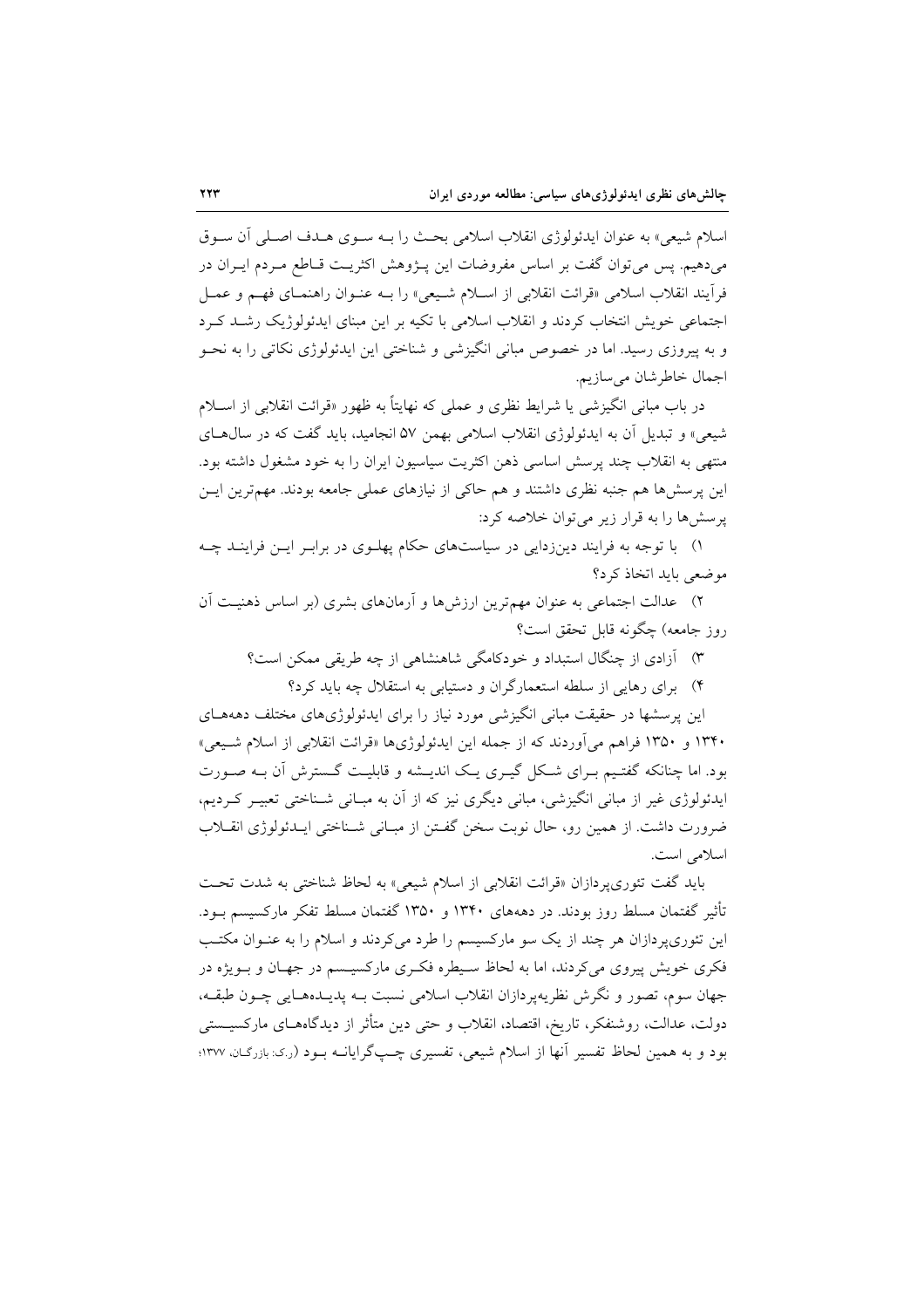شريعتي، ١٣٧٥ و طالقاني، [بي¤]). اما حتى اگر تأثر اين نظريهپـردازان از ماركسيــسم را قبــول نداشــته باشیم، حداقل بر اساس شواهد علمی معتبر می توان استدلال کرد که تأثیر قـاطع مارکسیــسم در تبدیل اندیشههای این متفکران به ایدئولوژی انقلاب اسلامی قابل انکار نیست (فریشی، ۱۳۸۴) در حقیقت، ذهن نیروهای سیاسی آن دوره به شــدت تحــت تــأثیر معیارهــای مارکسیــستی داوری میکرد و از آن جهت که «تفسیر انقلابی از اسلام شیعی» تفسیری بود کـه ذهنیـت متمایـل بـه مارکسیسم را جذب میکرد، این تفسیر از سوی اکثریت نیروهای سیاسی به عنـوان ایــدئولوژی (راهنمای فهم و عمل اجتماعی) انقلاب مورد پذیرش قرار گرفت و اگر این سؤال طـرح شـود که چرا خود مارکسیسم قادر به جذب نیروهای سیاسی نگردید، پاسخ عبارت از این است ک «تفسیر انقلابی از اسلام شیعی» در حقیقت امتیاز مضاعف داشت. هـم امتیـازات مارکسیـسم را برای عمل انقلابی داشت و هم اینکه پذیرش آن به معنای دست شستن از اعتقادات دینی نبود. بنا به مراتب فوق روشن می شود که در دهههای ۱۳۴۰ و ۱۳۵۰ شمسی برابر با دهههای ۱۹۶۰ و ۱۹۷۰ میلادی، در سطح جهان و از جمله ایران مارکسیسم گفتمان مسلط بود و به مثابه علــم و دانش سیاسی روز عمل میکرد. از همین رو، اکثریت نیروهای سیاسی ایران که بنا بـه مبـانی انگیزشی خاصی در جستجوی یک ابزار فکری بـرای فهـم و عمـل اجتمـاعی بودنـد، «تفـسیر انقلابی از اسلام شیعی» را به عنوان ایدئولوژی انقلاب برگزیدند. حال بـا روشـن شـدن مبـانی انگیزشی و شناختی ایدئولوژی انقلاب اسلامی ایران، به نظر می رسد امکان بررسی نــوع رابطــه ایدئولوژی انقلاب اسلامی ایران با تحول احتمالی در مبانی فوقالذکر که در حقیقت موضـوع سؤال دوم ما در این قسمت است، فراهم اَمده است. اما برای درک هر چه بیشتر ایــن موضــوع لازم است همینجا اشاره اجمالی به محتوای ایدئولوژی انقلاب اسـلامی نیـز بنمـاییم و از ایـن طریق پاسخهای ایدئولوژی مزبور را به نیازها و خواستههای نیروهای سیاسی روشن نماییم.

بايد گفت «قرائت انقلابي از اسلام شيعي» در پاسخ به نخستين پرسش موجود (بـه ترتيب طرح در این مقاله) که ناظر بر چیستی موضع صحیح در برابـر فراینـد دیـن زدایـی حکومـت سلطنتی شاه بود ،وارد ساختن دین به مدیریت اجتماعی از طریق انقلاب را توصیه مـیکـرد و در واقع راه و روش تحول اجتماعی مورد نظر ( روش انقلابـی) در یـک همـسویی آشـکار بـا گفتمان مسلط جهانی قرار داشت. اما در ارتباط با سـؤال دوم یعنـی چگـونگی تحقـق عـدالت اجتماعی، «قرائت انقلابی از اسلام شیعی» دخالت دولت در معـادلات اقتـصادی را ضـروری میدانست و یکی از رسالتهای اصلی دولت را (اگر نگوییم اصلی ترین رسالت آن را) برقراری یک نظام عادلانه اجتماعی تلقی می نمود. در اینجا نیز همسویی ایدئولوژی انقـلاب بـا مارکسیسم قابل مشاهده است و اما در پاسخ به سـؤال سـوم یعنـی طریـق آزادی از اسـتبداد و خودکامگی ظاهراً تغییر حکومت و انتقال قدرت به انقلابیون برای پرهیز از خودکـامگی کـافی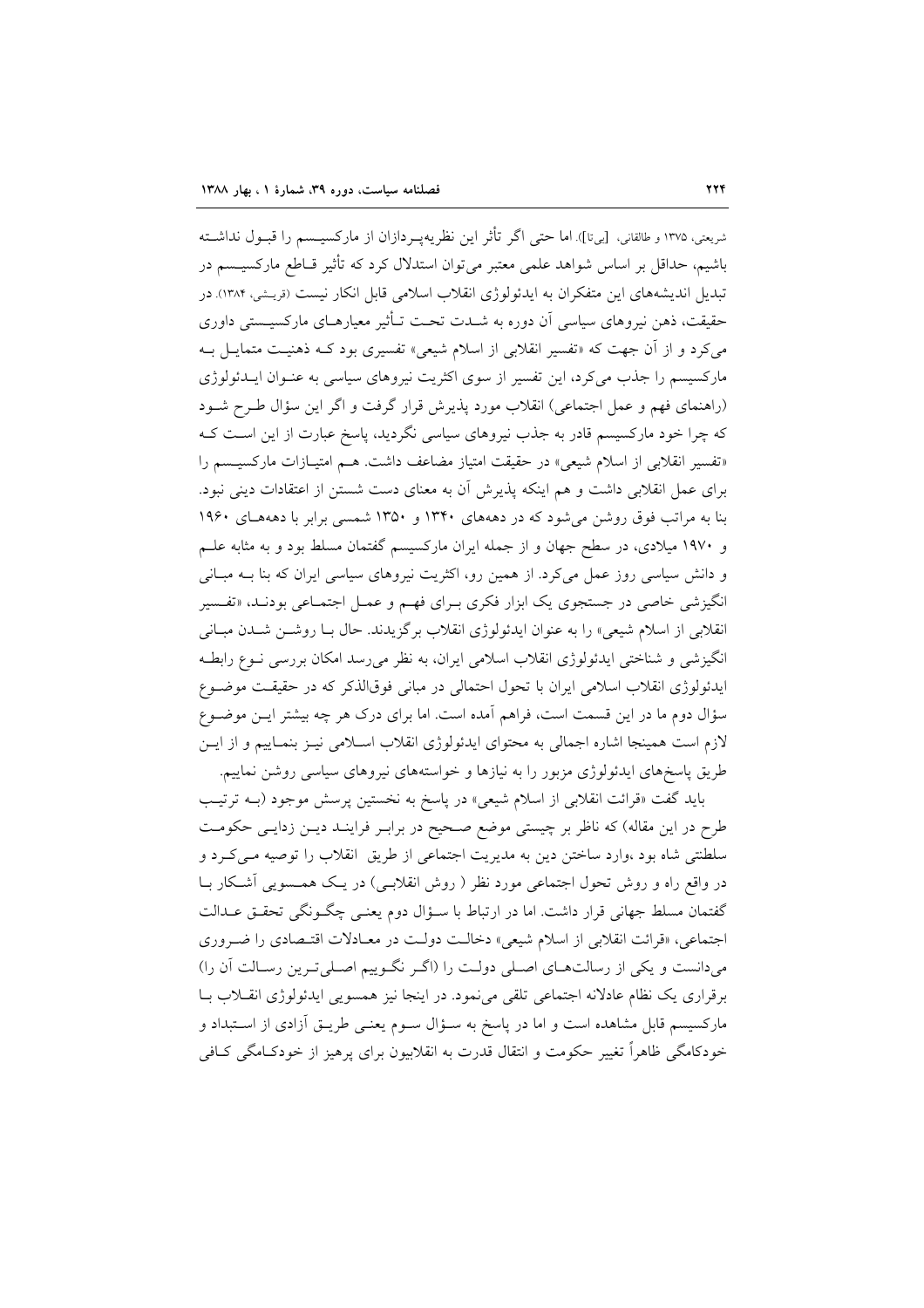تلقی می شد. چرا که انقلابیون دارای صفاتی بودند که بیم گرایش به خودکامگی در مـورد آنهـا وجود نداشت. در این بخش نیز تأثیرات مارکسیسم روشن است. چـرا کـه در مارکسیـسم نیـز چندان دغدغهای در خصوص ضرورت محدود ساختن قدرت دولت مشاهده نمی شــود. نهایتــاً در خصوص موضوع سؤال چهارم، یعنی چگونگی رهایی از سلطه استعمارگران و دسـتیابی بــه استقلال، ايدئولوژي انقلاب بر ضرورت بازگشت به خويشتن، مبارزه با اميرياليــسم و گســستن زنجیرهای وابستگی تأکید میکرد و اینجا نیز مثل موارد قبلی با مارکسیسم همسویی داشت.

حال چنانکه اشاره شد سؤال این است که آیا تحولی در مبانی انگیزشی ایدئولوژی انقــلاب که ناظر بر سؤالات و نیازهای جامعه است و در مبانی شناختی این ایدئولوژی که ناظر بر نــوع گفتمان مسلط فکری در جهان و از جمله ایران است پدیده آمده است یا خیـر؟ و در صـورتی که چنین تحولی به وقوع پیوسته باشد میزان همگامی و یا نوع همگامی ایــدئولوژی انقــلاب بــا این تحولات انگیزشی و شناختی تا چگونه است؟

با نگاهی به تحولات اجتماعی – سیاسی جامعه ایـران پاسـخ دادن بـه ایـن سـؤال چنـدان دشوار نیست. در عین حال برای حفظ منطق بحث، اشاراتی در این خصوص ضروری بـه نظـر میرسد. باید گفت در بخش مبانی انگیزشی پرسشهایی که زاینده ایدئولوژی انقلاب اسـلامی بودند حدود یک دهه بعد از پیروزی انقلاب اسلامی همچنان، پرستش هـای اصـلی جامعـه مـا بودند، اما بعد از گذشت ده سال مزبور، سؤالات دیگری پدید آمدند که از پیدایش آنها می توان به ایجاد تحول در مبانی انگیزشی ایدئولوژی انقلاب اسلامی یاد کرد. در نگاه اولیه اصلی تـرین اين سؤالات را بدينسان مي توان تلخيص نمود:

۱) حدود و ثغور «معقول» مشارکت دین در مدیریت اجتماعی – سیاسبی جامعـه از چـه قرار است؟

۲) آزادی به عنوان مهمترین ارزشها و آرمانهای بشری (بر اساس ذهنیت امروز جامعه) چگونه قابل تحقق است؟

۳) نسبت دین با ارزش هـاي ليبراليـستي همچـون حقـوق بـشر، دموكراسـي، فردگرايـي، كثرت گرايي (يلوراليسم) و... چيست؟

۴) - رابطه ایران با کشورهای دیگر بر اساس چه معیاری باید تنظیم شود؟

اما در کنار پیدایش این سؤالات جدید، مبانی ایدئولوژی انقلاب اسلامی در بخش شناختی آن نیز از دهه دوم انقلاب به این سو پذیرای تحولاتی شد. این تحولات شـناختی بـه صـورت سقوط ماركسيسم و صعود ليبراليسم در عرصه تـصاحب كرسـي گفتمـان مـسلط جهـان بـود. صرفنظر از عواملی که به این تحولات انجامیـد کـه بـیتردیـد در رأس آنهـا فروپاشـی اتحـاد شوروی قرار داشت و صرفنظر از ارتباطی که بین تحول در مبانی شـناختی و مبـانی انگیزشــی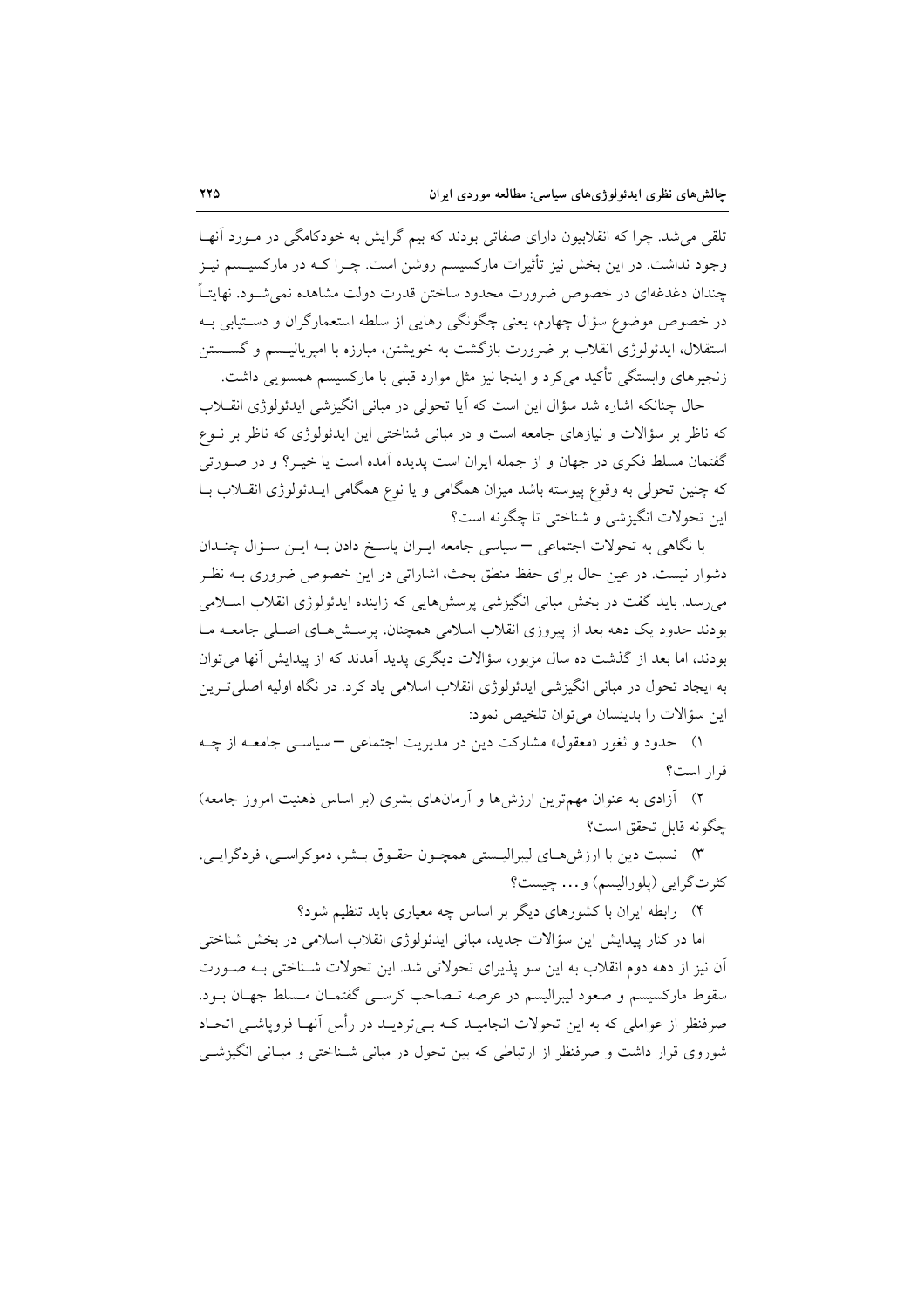وجود داشت، آنچه در بحث ما نیازمند تأکید است عبـارت از دگر گـونی در فـضای شـناخت، تغییر ذائقه ذهنی افراد و تحول در نوع نگرش جهانیان به پدیدههای مختلف اعتباری و حقیقـی است. در واقع به خاطر سیطره لیبرالیسم اولویتها، ارزشها، نوع نگاه افراد به ریشه مشکلات و نوع نگاه آنها به راهحلهای موجود، همه و همه دستخوش دگرگونی گشت و تغییـرات بـه عمل آمده، در ارتباط با بحث ما، دیدگاههای سابق در خـصوص موضـوعات مختلـف را (کـه مباني شناختي انقلاب اسلامي محسوب مي شدند) به چالش فراخواند.

حال با توجه به اینکه تردیدی نمی توان داشت که مبانی انگیزشمی و شـناختی ایــدئولوژی انقلاب دچار دگرگونی شده است، باید در این خصوص داوری کنیم که ایدئولوژی انقلاب تـا چه حدّی با تحولات مزبور همگام شد و بالندگی خود را با روزآمد کـردن خــویش محافظـت ک د.

بايد گفت حاملان ايدئولوژي انقلاب اسلامي بعـد از گذشـت دهــه اول انقــلاب اســلامي، زمانی که با دگرگونی در مبانی انگیزشی و شناختی این ایدئولوژی مواجه شدند به لحـاظ نــوع واکنش به این تحول به دو دسته تقسیم شدند:

دسته اول شامل طیفی از انقلابیون است که نه تحول در مبانی انگیزشی ایدئولوژی انقــلاب را جدّی می گیرند و نه به تحول در مبانی شناختی این ایدئولوژی اهمیتی میدهند. این افراد که حداقل بخشی از طیف معروف به اصولگرایان را شامل می شود در مقابل چـالش هـای جدیــد همان پاسخهای پیشین را میدهند و در فهم مسائل نیز از همان مبانی شـناختی سـابق اسـتفاده می کنند. با در نظر گرفتن حد وسط ایدههای این گروه می توان گفت آنهـا در زمینــه پرســش از حدود و ثغور مشارکت دین در مدیریت اجتماعی – سیاسی، به نوعی به حاکمیت همـه جانبـه دین باور دارند، در ارتباط با نحوه تحقق آزادی به نقـد آزادی روی مـی آورنـد و بـرای تحـت الشعاع قرار دادن آن به ضرورت برقراري عـدالت اجتمــاعي – اقتــصادي تأكيــد مــيكننــد، در خصوص نسبت دین با ارزشهای لیبرال تقریباً به تعارض این دو قائلند و نهایتاً در ارتبــاط بــا پرسش از چیستی معیار روابط خارجی ایران، کماکان به مبارزه با امپریالیسم و استکبار جهـانی ياي مي فشارند.

داوری در خصوص ماهیت دیدگاههای این دسته از انقلابیون مجال دیگری می طلبـد منتهـا اینجا می توان به این نکته بسنده نمود که ایراد اصلی دیدگاه این افراد، در عدم دریافت صـحیح از تحولات محیطی (به لحاظ انگیزشی و شناختی) و عدم احساس نیاز به تحول در ایدئولوژی انقلاب اسلامی و عدم توجه به ضرورت روزآمدسازی و افزون سـاختن کارآمـدی آن اسـت و این امر بر اساس چارچوب تئوریک این مقاله نوعی آسیب پذیری در برابر دگماتیسم است و برای ایدئولوژی انقلاب اسلامی ایران چالش عمدهای به حساب میآید. چرا که این رویکرد به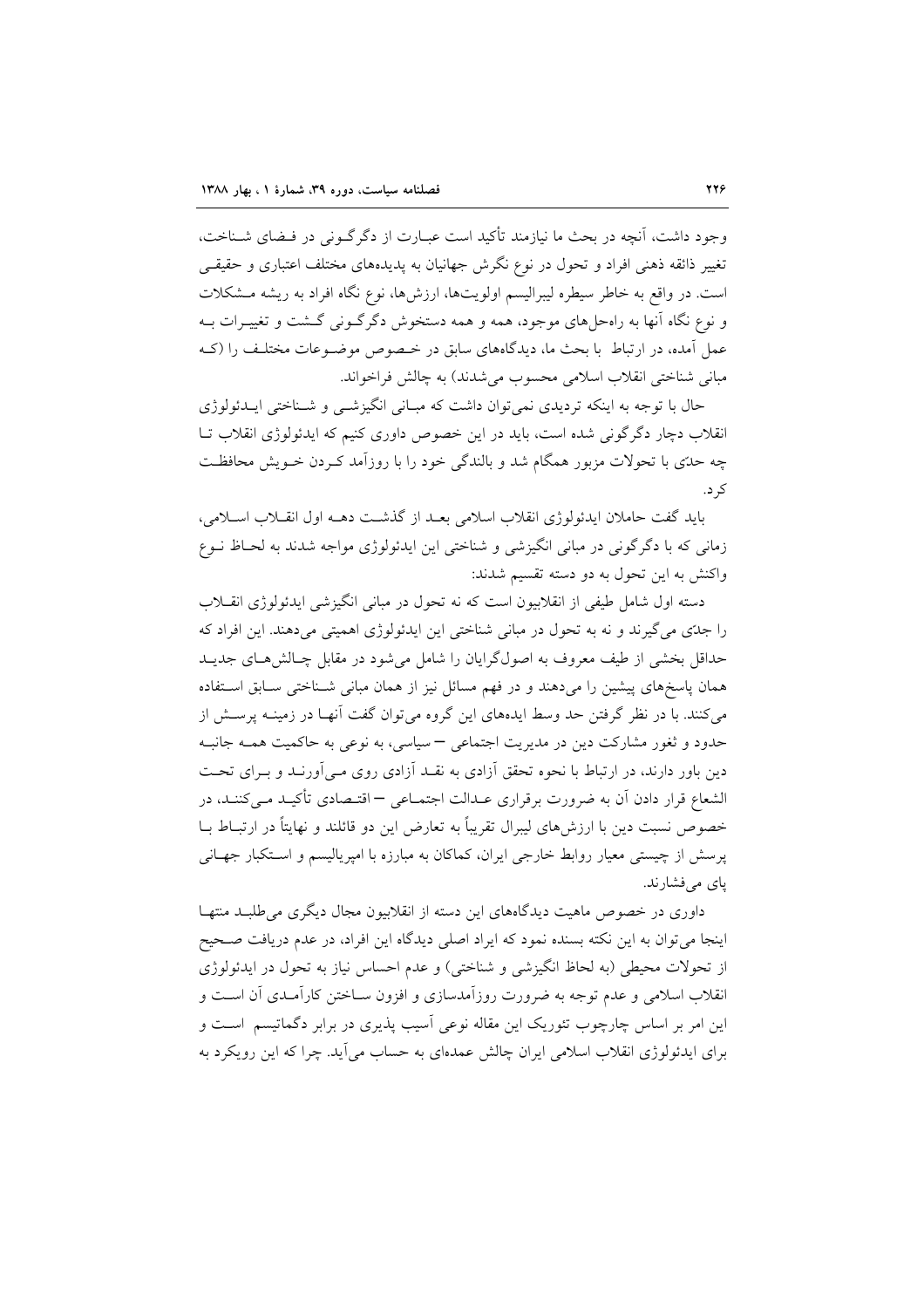ایدئولوژی انقلاب، اَن را از مسیر منطقی، پویـا و متـضمن ارتبـاط بـا ریـشههـای انگیزشــی و شناختی|ش جدا ساخته و نهایتاً از صورت ایدئولوژی، به صـورت دگماتیـسم و جـزم|ندیـشی رهنمون مي شود.

اما دسته دوم از یک سو تحول مبانی انگیزشی ایــدئولوژی انقــلاب را دریافتنــد و ســؤالات جدید را جدّی گرفتند و از دیگر سو برای دادن پاسخ به این سؤالات آخرین تحولات شناختی را نیز لحاظ کردند. به همین جهت، نزد آنها ضرورت تحول در ایدئولوژی انقــلاب و روزآمــد سازی آن، به صورت یک نیاز پراهمیت ظاهر گردید.

نتيجه تلاش اين دسته از حاملان ايدئولوژي انقــلاب اســلامي پــذيرش يـك نظــام فكــرى اصلاح،طلبانه بوده است. هرگاه بخواهیم از بـین پاسـخهـای متنـوع کـه ایـن نظـام فکـری بـه پرسشهای جامعه عرضه میدارد، حد وسط را در نظر گرفته و یک تصویر بسیار اجمالی ارائـه دهیم، باید عنوان کنیم که آنها در پاسخ بـه سـؤال اول کــه نــاظر بــر حــدود و ثغــور «معقــول» مشارکت دین در مدیریت اجتماعی – سیاسی جامعه است، برآنند که این مــشارکت اصــولاً در حوزه تعیین اهداف، ارزشها و اصول مدیریت اجتماعی – سیاسی و یا حکومتداری است و تعیین روشها و اشکال مدیریت و حکومت اصولاً در حوزه علـم و عقـل اسـت. در خـصوص پرسش دوم یعنی شیوه تحقق آزادی، به اعتقاد این دسته راه نیل به این هدف در پذیرش ساز و کارهای مردمسالارانه و کنترل قدرت حکومت است. همچنین در مورد سؤال سوم بــا موضــوع نسبت دین با ارزشهای لیبرال، باور این افراد بر این است که دین با ارزشهای لیبرال جـز در موارد معدودی همچون آزادیهای وسیع فردی قابل جمع است و نهایتاً در ارتبـاط بــا پرســش چهارم یعنی چیستی معیار رابطه ایران با کشورهای دیگر، از دیدگاه این دسته معیـار معتبـر در اين خصوص منافع ملي است.

حال بايد گفت كه عليرغم مواضع فوق الذكر، حداقل بخشى از انقلابيون منسوب به اين دسته دوم تحت تاثیر تحولات کشورهای دیگر از توجه کـافی بـه مبـانی انگیزشـی و شـناختی ویژه ایران باز مانده و برای غلبه بر چالش های موجود و یا ارایــه پاســخ مناسـب بــه ســوالات جدید، پاسخهایی را طرح کرده اند که حاوی ایده هـایی چـون سکولاریـسم و دموکراسـی بـه سبک غرب است. در این ارتباط باز صرف نظر از داوری ماهوی در باب این ایده ها مـی تـوان بر مبنای تمهیدات نظری این تحفیق چنین استنباط کرد که طرح چنـین مقـولاتی، ایــدئولوژی انقلاب اسلامی را در معرض از خود بیگانگی نظری قرار داده و ممکن است مسیر منطقی آن را دگر گون کند.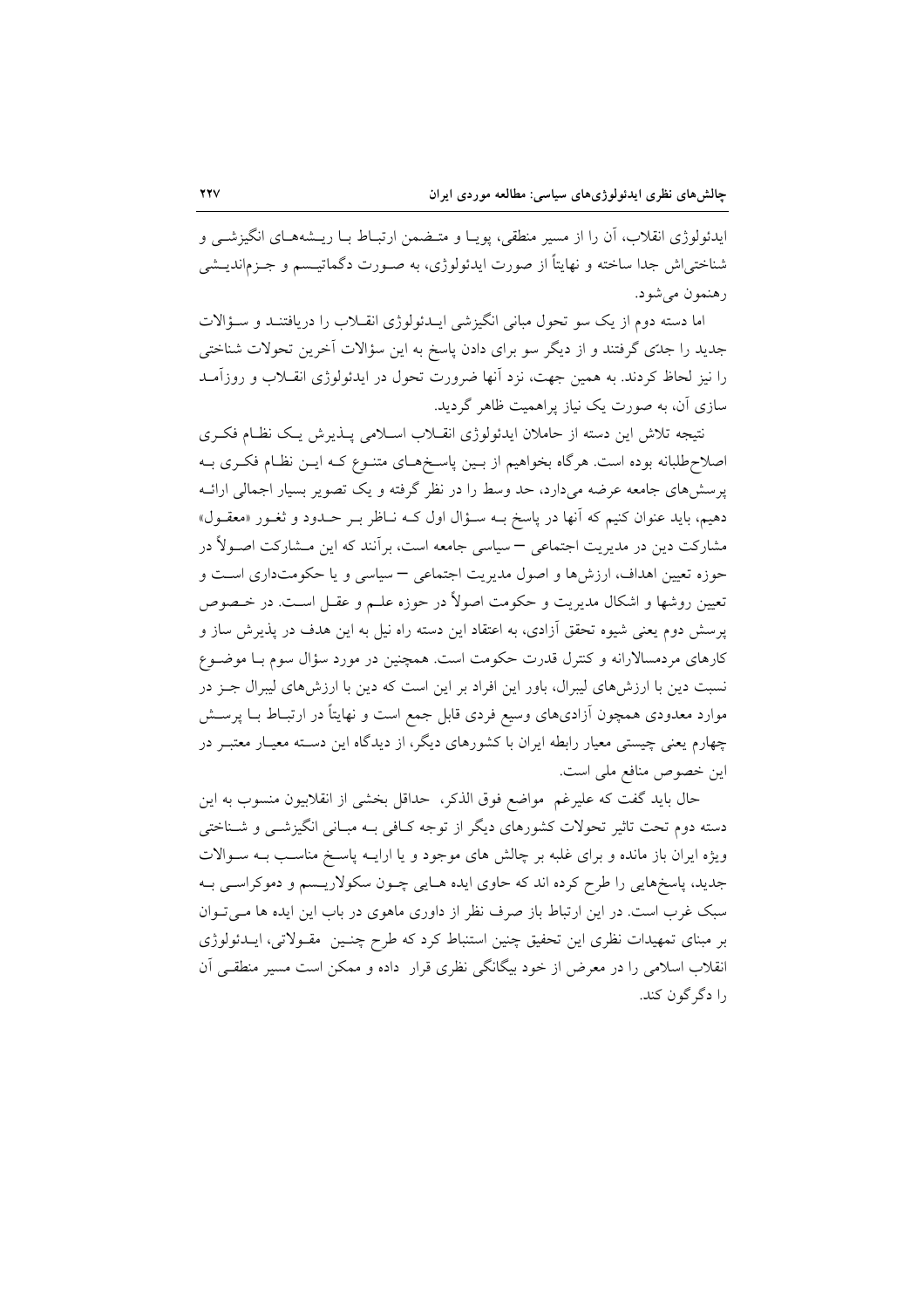۲-عوامل پیدایش دگماتیسم و بیگانگی نظری و راهکارهای مقابله با آنها

اين بخش از مقاله شامل دو بحث اساسي است؛ در بحث اول عوامل پيدايش دگماتيـسم و بیگانگی نظری و در بحث دوم راهکارهای متصور بـرای جلـوگیری از بـروز ایـن آسـیبهـا بررسی می شود. هر کدام از این دو بحث در دو سطح نظری و بررسی موردی، مورد توجه قرار خواهد گرفت.

#### الف – تأملات نظر ي

۱) عوامل پیدایش دگماتیسم و بیگانگی نظری

بايد گفت بر اساس مطالعات و تأملات اين پژوهش عوامل پيدايش دگماتيــسم و بيگــانگـي نظری دو دستهاند: دسته اول، عوامـل عینـی و جامعــهشـناختی و دسـته دوم عوامـل ذهنـی و اندىشەاي ھستند.

الف) عوامل عيني و جامعهشناختي:

۱– الف) ورود جزماندیشان و بیگانــه اندیـــشان بــه جرگــه اصـــحاب ایـــدئولوژی و بازتولید مناسبات جزو اندیشی و بیگانگی در قالبهای ایدئولوژیک – توضیحاً بایــد گفــت شاید نخستین خطری که اصحاب ایدئولوژی را تهدید میکند، باز کردن آغوش به روی افرادی است که ظـاهراً ایـدئولوژی آنهـا را مـی پذیرنـد ولـی نگـاه آنـان بـه ایـن ایـدئولوژی نگـاهی جزماندیشانه و یا از موضع پیگانگی نظری است. ورود این افراد و احیاناً توسعه نفـوذ آنهـا در مرحله بعد سبب می شود که ایدئولوژی از منطق خود خارج شده و از طریـق قطـع ارتبـاط بــا مبانی انگیزشی و شناختی خود، راه اصلاح و هدایت را به روی خود مسدود نماید.

۲– الف) تأثیر مناسبات قدرت — نقش این متغیر در ایجاد دگماتیسم و بیگانگی نظری را باید به نحو جداگانه ای طرح نمود. در ارتباط با دگماتیسم باید گفت به وجود آمـدن پیونـد استوار میان ایدئولوژی موجود از یک سو و اشکال مختلف قدرت و نفوذ عـدهای از اصـحاب ایدئولوژی از سوی دیگر از جمله عوامل پیدایش دگماتیسم است. روشـن اسـت کـه تمـامی ایدئولوژیها به طور طبیعی برای عدهای مقام، ثروت و منزلت ایجاد می کنند. چرا کـه در نظـر عموم معتقدان به یک ایدئولوژی معین، کسانیکه در فهـم و عمـل بـه ایــن ایــدئولوژی پیــشرو می باشند، صلاحیت احراز موقعیتهای اجتماعی مختلف را دارند. اما زمانی که مبانی انگیزشی و شناختی ایدئولوژی تغییر می یابد و تحول ایدئولوژیک الزامی می شود و ایدئولوژی زمان یک باید جرح و تعدیل یافته و به صورت ایدئولوژی زمان دو درآیید، در این هنگیام افیرادی کیه موقعیتهای اجتماعی فوقالذکر را بر اساس ایدئولوژی زمان یک تصاحب کـردهانــد موقعیــت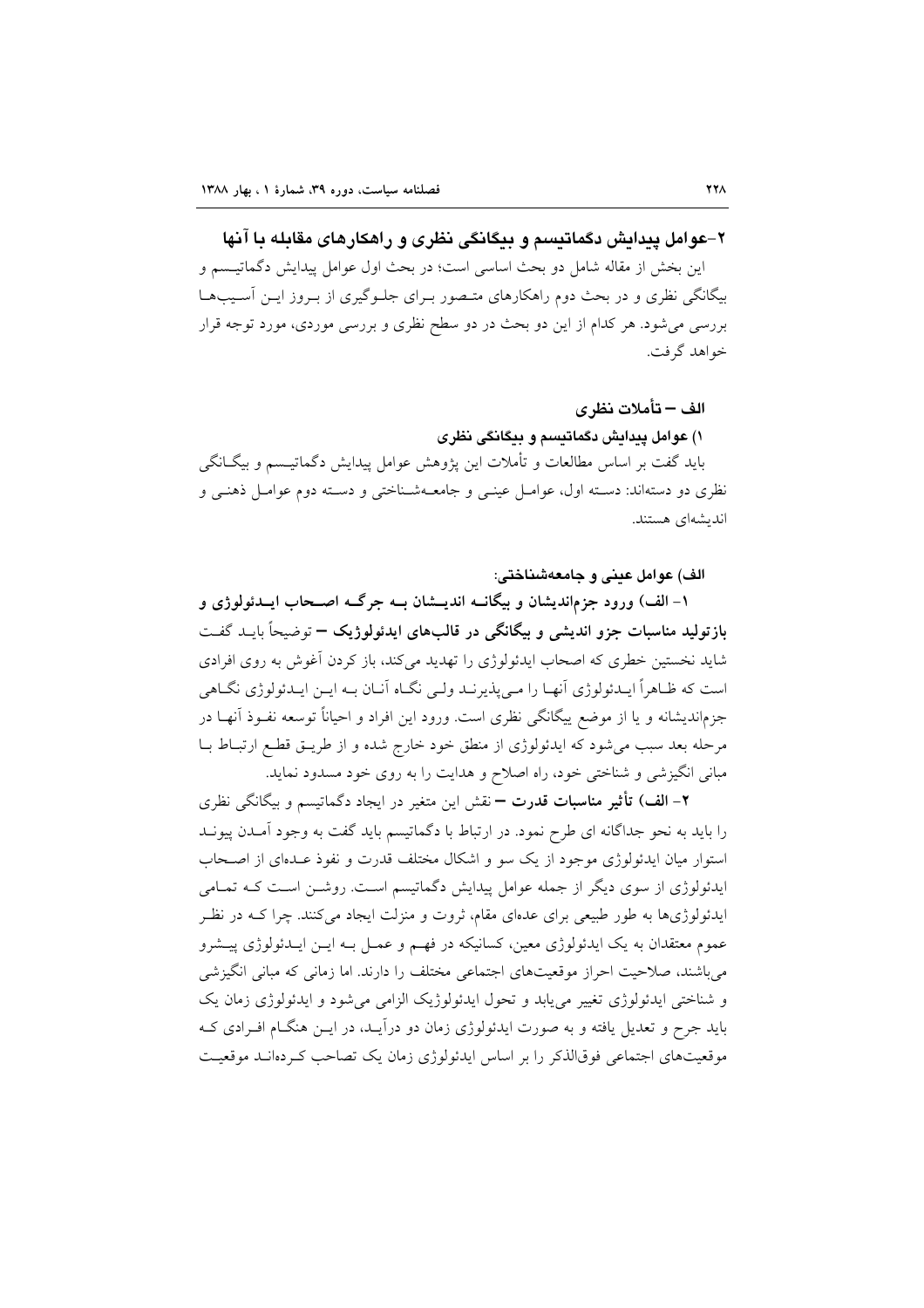خود را در خطر می بینند. چرا که موقعیت آنها مشروعیت سابق را از دست داده اسـت. آنهــا در این وضعیت باید یکی از سه گزینه را انتخاب کنند. گزینه اول اینکه موقعیت خود را ترک کنند و جای خود را به افرادی بسیارند که پیشروان ایدئولوژی زمان دو به شمار می آیند. ایــن گزینــه در عمل کمتر اتفاق می|فتد چرا که افراد به دلایل مختلف که جای بحث جداگانه دارد، حاضـر به ترک داوطلبانه موقعیتهای بالای اجتماعی خود نمی باشند. اما گزینه دوم این است کـه ایــن افراد با کسب اگاهی کافی از تحولات به وجودآمـده در مبـانی ایــدئولوژی زمـان یـک، خــود سردمدار تحول ايدئولوژيک شوند و مشروعيت موقعيت خـود را در زمـان ايــدئولوژي دو نيــز حفظ کنند. این گزینه نیز کمتر اتفاق می|فتد و یکی از دلایل این امر عبارت از ایــن اســت کــه اصحاب برجسته مقام، ثروت و منزلت در هیأت حاکمه به خاطر درگیری بـا مــسایل روزمــره، برای آشنایی با چالشهای اساسی فرصت چندانی در اختیار ندارند و به همین لحاظ است ک تحول ایدئولوژیک معمولاً در میان افرادی اتفاق می|فتد که در خارج از دایره قدرت حاکم قرار گرفتهاند. نهایتاً گزینه سوم عبارت از این است که اصـحاب قــدرت (اعــم از قــدرت سیاســی، ثروت و منزلت) برای حفظ موقعیت اجتماعی خود با تحول ایـدئولوژیک مبـارزه کننـد، تـا از طريق حفظ ايدئولوژي زمان يک، مشروعيت موقعيت اجتماعي أنها نيز محافظت شـود. گزينــه سوم، گزینهای است که معمولاً انتخاب میشود. ولی با توجه به اینکه تحول مبانی انگیزشــی و شناختی غیر قابل مهار است، اقدامات این عـده صـرفاً ایــدئولوژی را تبـدیل بــه جـزماندیــشی میکند. چرا که تحول ایدئولوژیک در خارج از چارچوب هیأت حاکمه بـه انجـام مــی(ســد و بحران مشروعيت قدرت حاكم افزايش مي يابد.

نقش مناسبات قدرت در ایجاد بیگانگی نظری نیـز آنجاسـت کـه بخـشی از اصـحاب ایدئولوژی که معمولا خارج از هرم قدرت قرار گرفته اند، احساس می کنند کـه بـا جـایگزینی اندیشه های ایدئولوژیک موجود با اندیشه های مد روز جهان مـی تواننـد قـدرت را از دسـت رقیبان خویش خارج نموده و از آن خود کنند. در واقع چنین افـرادی بــه ایــن تحلیــل گــرایش یافته اند که اقتباس اندیشه هایی که نمود گفتمان مسلط جهانی هستند پایگاه اجتمـاعی آنهـا را توسعه خواهد داد. انجام این کار که با انگیزه کسب قدرت تحقق می پـذیرد، ارتبـاط راسـتین ایدئولوژی را با مبانی انگیزشی و شناختی آن قطع می کند و اندیشهای که به این صورت بـرای تحول ایدئولوژیک پیشنهاد می شود، محل تجلی بیگانگی نظری است.

۳- الف ) قطع ارتباط اصحاب ایدئولوژی با محیط = در مواردی ممکن است پیـدایش دگماتیسم و بیگانگی در میان اصحاب ایدئولوژی، به خاطر ضعف سیستم ارتبـاطی و یـا عــدم وجود ارتباط صحيح با تحولات پيرامون به وجود آيد. روشن است كه انسانها رفتـار خــود را بر اساس تصورات خود از محیط تنظیم میکنند و اگر به خاطر عـدم دریافـت اطلاعـات و پـا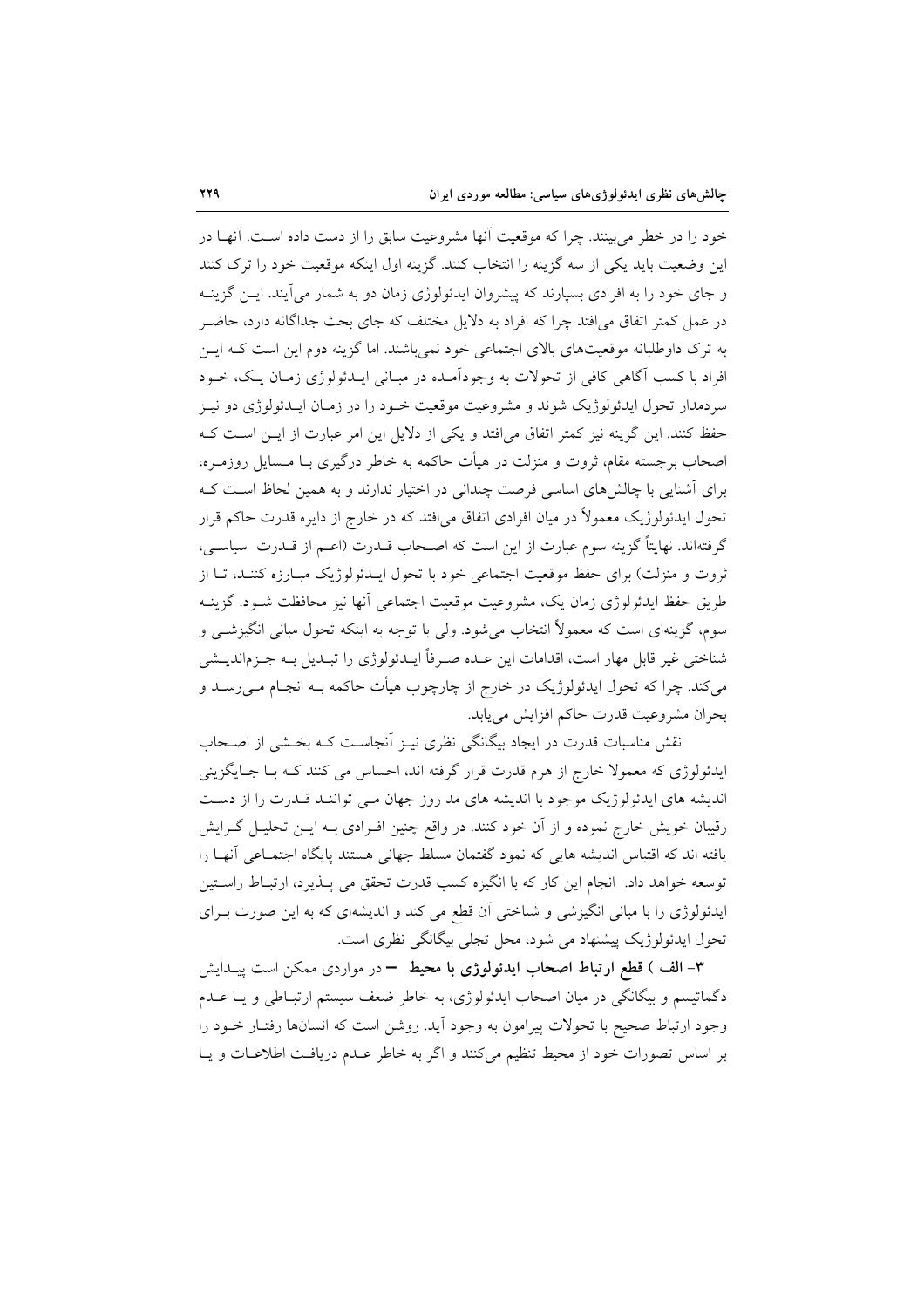دريافت اطلاعات نادرست، تصورات شخص منطبق با واقعيات نباشد، رفتار منطقى و مطلـوبى نیز مشاهده نخواهد شد. پس در پرتو این بحث جزماندیشی و بیگانگی زمانی پدید می آید ک افراد به خاطر عدم ارتباط صحیح با محیط، یــا اطلاعـی صـحیح از تحــول مبــانی انگیزشــی و شناختی ایدئولوژی خود ندارند (مورد دگماتیسم)، و یا فاقـد اطلاعـات صـحیح در خـصوص افتراقات بنیادی جامعه خویش با جوامع دیگر هستند (مورد بیگانگی). به همین لحاط به ترتیب یا قادر به روزآمد سازی ایدئولوژی خود نیستند و ایدئولوژی آنهـا در اثـر گذشـت زمـان بـه جزماندیشی می گراید و یا قادر به عرضه پاسخ متناسب به تحولات پیش آمده نیستند و با ارایـه اندیشههایی که از آن مبانی انگیزشی و شناختی جوامع دیگر است، ایدئولوژی خود را به سوی بیگانگی میکشانند. البته باید تأکید کرد که به توجه بـه گـسترش ارتباطـات در جهـان کنــونی، حوزه عمل این متغیر افراد محـدودي را دربرمـي&پـرد و تعمـيم عملكـرد ايـن عامـل چنـدان واقع بينانه نيست.

ب)عوامل ذهني و انديشهاي:

۱–ب)عدم پذیرش داوری عقل در خصوص درستی و یــا کارآمــدی ایــدئولوژی = چنانکه قبلاً گفتهایم تحول ایدئولوژی زمانی لازم میشود که تحول مبانی انگیزشــی و شــناختی آن به نحو منطقی تحول ایـدئولوژی را ضـروری سـازد. بنـابراین داشـتن تفکـر منطقـی بـرای تشخیص این ضرورت، لازم می آید. این در حالی است که عدمای به ایدئولوژی از زاویه عقل، علم و منطق نگاه نمیکنند. بلکه اَن را حقیقتی ازلی و ابدی میدانند. ایــن تلقــی از ایــدئولوژی طبعاً رابطه ایدئولوژی را با مبانی انگیزشـی و شــناختی آن قطـع مـیکنـد. ایــدئولوژی مقــدس می شود و در صورتی که نیازها و شناخت جامعه متحول شود، به جای اینکه ایدئولوژی به تبـع آنها متحول شود، نیازها و شـناخت جامعـه بـرای عقـبـنـشینی و هماهنـگ سـاختن خـود بـا مقتضیات ایدئولوژی تحت فشار قرار میگیرند و این در حقیقت همان چیزی اسـت کـه از آن به تبدیل ایدئولوژی به دگماتیسم یاد کردهایم.

وضعیت فوقالذکر حاکی از وجود یک سلسله پیش فهمهای نادرست در بـاب ایــدئولوژی است و این پیش فهمها در تبدیل ایدئولوژی به جزماندیشی نقشی بسیار مهم ایفاء میکند. ایـن عامل علىالخصوص در ايدئولوژيهاي مذهبي مجال ظهور پيدا مي كند. چرا كه ايدئولوژيهاي مذهبي به طور طبيعي در ارتباط با متون مقدس مي باشند. به همين لحاظ اجتهاد كردن و دخيل ساختن متغير مقتضيات زمان در فهم اين متون و ارائه تفاسـير جديــد سـريعاً ممكــن اســت بــا اموری چون بدعت، تحریف و التقاط یکی انگاشته شود و با واکنش های تند مواجه گـردد. امــا بر اساس مطالعاتی که به انجام رسیده است بـه قـوت مـیتوان از ایـن ایـده دفـاع کـرد کـه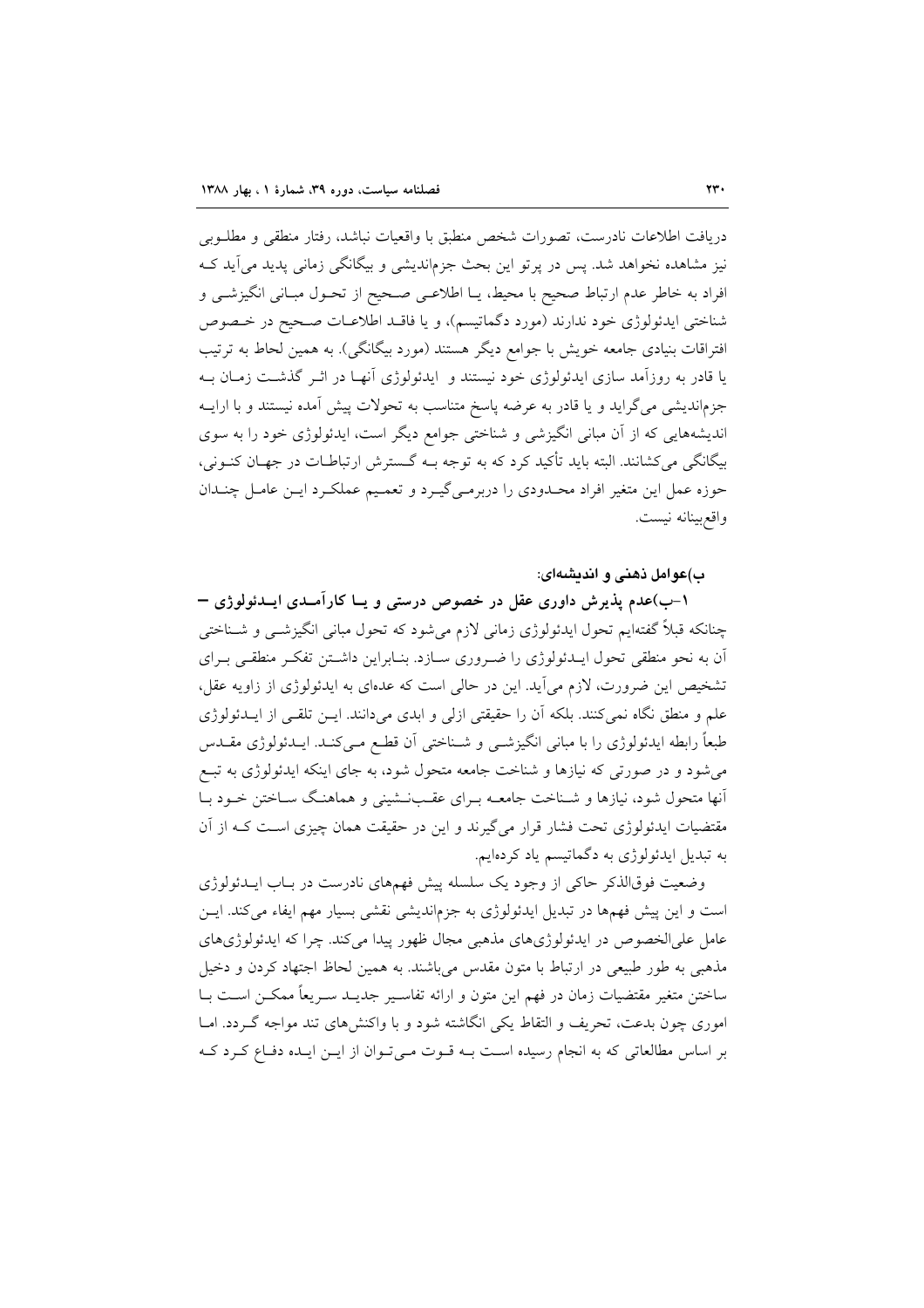ایدئولوژیهای مذهبی و در یک سطح وسیع تر فهم ما از تمام متون مذهبی دارای یک سلسله مباني انگيزشي و شناختي مي باشند و در صورتي كه اين مباني متحول شوند، ايدئولوژي و فهم مذهبی ما نیز دگرگون خواهد شد و حتی ایستادگی در مقابل این دگرگونی و تحول است ک خود خلاف ايمان مذهبي و ضرورت تسليم مـا در مقابـل آخـرين دريافـت و درک موجـود از حقايق ديني است (سروش، ١٣٧٥ب) .

اما در خصوص ارتباط این متغیر با پیدایش بیگانگی بایـد گفـت هرگـاه در مـورد تناسـب اندیشههای اقتباس شده نگرشی انتقادی وجود داشته و بـا روش هـای تجربـی و یـا تفـسیری میزان تناسب آنها با شرایط مختلف جامعه سنجیده شود، افتراقات احتمالی آشکار می شــوند و مرز اقتباسهای متناسب و اقتباس های نامتناسب روشن می شود. اما مسئله ایـن اسـت کـه بـه جای این رویکرد، آنچه اتفاق می افتد عبارت از این است که بـا امعـان نظـر بـه یـک سلـسله تشابهات، تفاوت های احتمالی نادیده می ماند و به خاطر این خطای روش شـناختی، آرام آرام بیگانگی نظری جای تناسب ایدئولوژیک را پر می کند.

۲-ب) گرایش ذهنی به ثبات و پرهیز از دگرگونی – گرایش ذهنبی بـه حفظ ثبـات ایدئولوژی موجود و یا گرایش به انتقال تمام عیار اندیشه هـای جوامـع دیگـر نیــز در پــاره ای موارد از جمله عوامل دگماتیسم یا بیگانگی است. این متغیر به خـاطر تـرس از اشـتباه ایجـاد می شود. در خصوص نحوه تاثیر این عامل در ایجاد دگماتیسم مـی تـوان گفـت هرگـاه فـرد ایدئولوژیک به این جمعبندی برسد که ایدئولوژی او، به لحاظ انگیزشی و شناختی حـداقل در پارهای موارد نیازمند جرح و تعدیل است، این شخص برای انجام جرح و تعـدیل فـوقالــذکر علاوه بر اینکه تحت فشار منافع فردی و گروهی، عواطف، ترس از عکـس|لعمـلهـای شــدید و… قرار خواهد گرفت، تحت فشار این وسوسه ذهنی نیز خواهد بود که شاید اشتباه می کنـد و یا اینکه اگر به تغییر مواضع ایدئولوژیک دست بزند ممکن است خـسارات جبـرانiاپــذیری ببار آيد. اين ترديد و وسواس ذهني اراده او را در جرح و تعـديل مواضـع ايــدئولوژيک خــود گر فتار تزلزل می کند.

در واقع، حداقل ذهن عدهاى از افراد به حفظ ثبات گرايش دارد و اين افـراد بـراى تحـول ایدئولوژیک نیازمند غلبه بر این گرایش ذهنی خویش هستند. بدیهی است در صورتی کـه ایـن گـرايش فـرد را از جـرح و تعـديل ايـدئولوژي خـويش بـازدارد، در حقيقـت وي را بـه دام جزماندیشی انداخته است. بنابراین، روزآمد سازی ایدئولوژی علاوه بر اینکه نیازمند شـهامت و نترسیدن از واکنش های منفی، باز نگهداشتن دروازههای ذهن به روی اطلاعـات درسـت و بـه هنگام، مبارزه با میل درونی نسبت به حفظ وضع موجود به خاطر پیوند ایدئولوژی موجــود بــا منافع فرد و عدم تقدیس ناموجه ایدئولوژی است، در عین حال نیازمند غلبه بر ترس از احتمال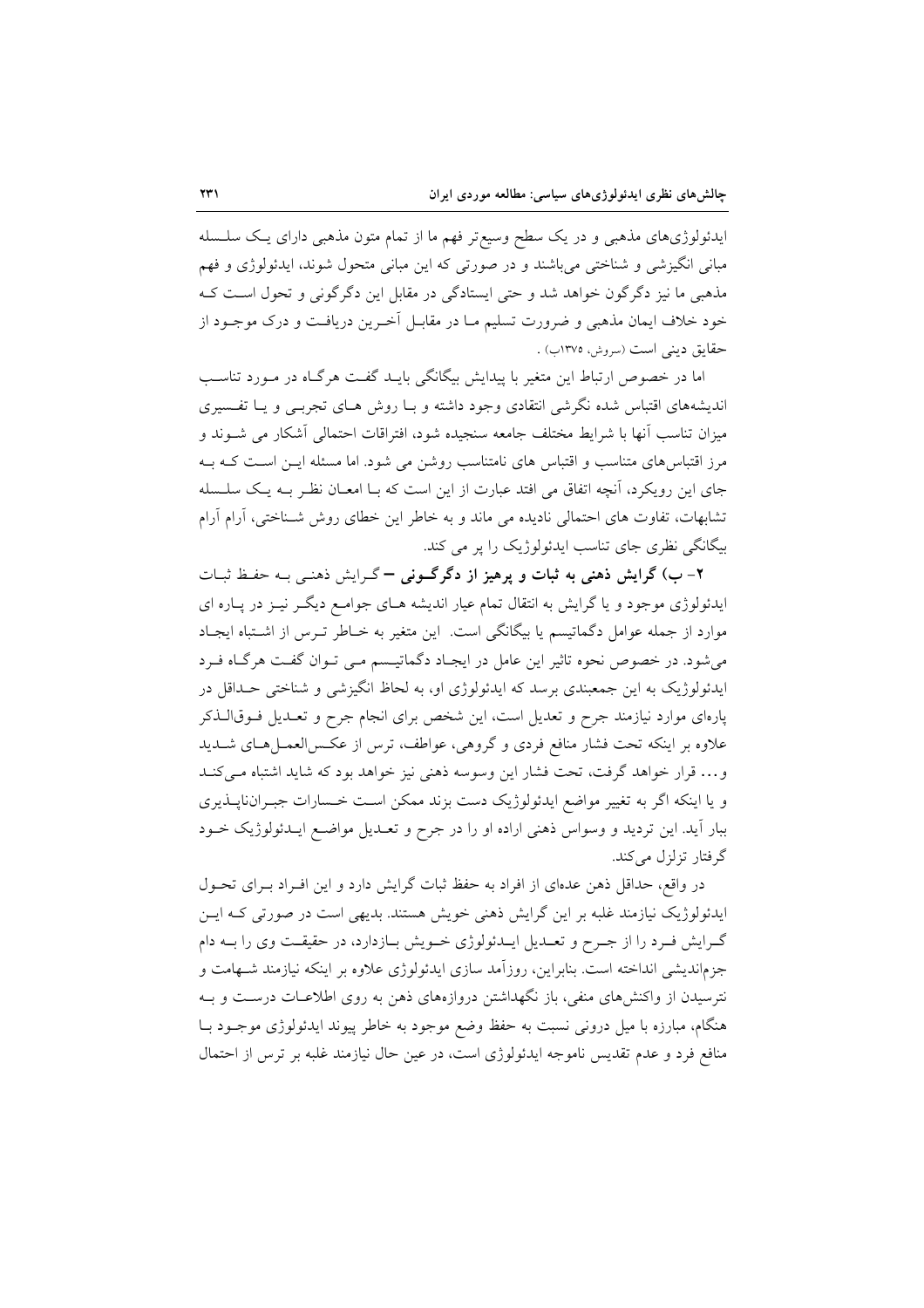خطا است. البته این سخن به معنای تغییر بیپروای ایدئولوژی و دگرگون سازی بی محابای آن بدون داشتن دغدغه صحت و اصالت آن نسبت، بلکه به این معناست زمیانی کیه پ اسیاس بررسیهای دقیق، تحول مبانی انگیزشی و شناختی یک ایدئولوژی احراز می شود، نبایــد تــرس از اشتباه موجب محافظهکاری شود. چرا که خسارت این امر که ناظر بر پیدایش جـزماندیــشی است به نظر می رسد بسیار بیشتر از خسارت اشتباهات احتمالی ما بعـد از بررسـی هـای دقیـق است. بدین ترتیب، برای جلوگیری از پیدایش این عارضه، باید ضمن لحـاظ احتیاطـات لازم، برای تحول ایدئولوژیک اقدام کرد و مسئولیت خطاهای خویش را نیز پذیرفت.

در خصوص نحوه تاثیر این متغیر در ایجاد بیگانگی نیز موضوع روشن به نظر مـی رسـد. اگر اصحاب ایدئولوژی به افتراقات جوامع دیگر با جامعه خویش آگاه باشند ولی احساس کنند که دستکاری در اندیشه اقتباسی ممکن است کلیت آن را مخدوش نماید. بـر همـین اسـاس از جرح و تعدیل اندیشه اقتباسی خودداری کنند، احتمال بروز عارضه بیگـانگی افـزایش خواهــد یافت. از همین رو، برای ممانعت از پیدایش ایـن عارضـه، وجـود شـهامت در تفکـر نظـری و داشتن جرات نوآوری و ابتکار در زمینه هایی که به دلیـل افتراقــات موجــود، در اندیــشه هــای دیگران تناسب لازمه برای رویارویی با شرایط اختصاصی ما نیست، یک شرط اساسی است

### ۲) راهکارهای مقابله با دگماتیسم و بیگانگی نظری

راهکارهای متصور برای این دو موضوع در دو سطح قابل طرح است: یکی در سطح فـردی و گروهی و دیگری در سطح حاکمیت سیاسی.

الف) سطح فردی و گروهی = این سطح راهکارهایی را شامل می شود که یک فـرد و یـا گروه میتواند از آنها برای مقابله با جزماندیشی یا بیگانگی اسـتفاده کنــد. ایــن راهکارهــا طبعــاً معطوف به خنثی ساختن عوامل جزماندیشی یا بیگانگی می باشند و به همین لحـاظ بــا عوامــل طرح شده در قسمت قبلی این گفتار متناظر میباشند.

ا – الف) ضرورت کنترل ارتباط با جزماندیـــشان و بیگانـــه اندیـــشان موجـــود – بــرای اجتناب از جزماندیشی و بیگانگی، حداقل عدم ائتلاف استراتژیک با این افراد و عدم استفاده از آنان در جاهایی که ممر تحول ایدئولوژیک است، ضرورت دارد.

۲ – الف) ضرورت کنترل نسبت خویشتن بــا مناســبات قــدرت – افـراد و گــروههــای مختلف همواره باید ایدههای خود را در معرض آزمونهای معرفتشناسانه قـرار دهنـد و ایـن سؤال را به نحو مستمر از خود بنمایند که چرا به این ایدهها بـاور دارنـد؟ و سـپس صـحت و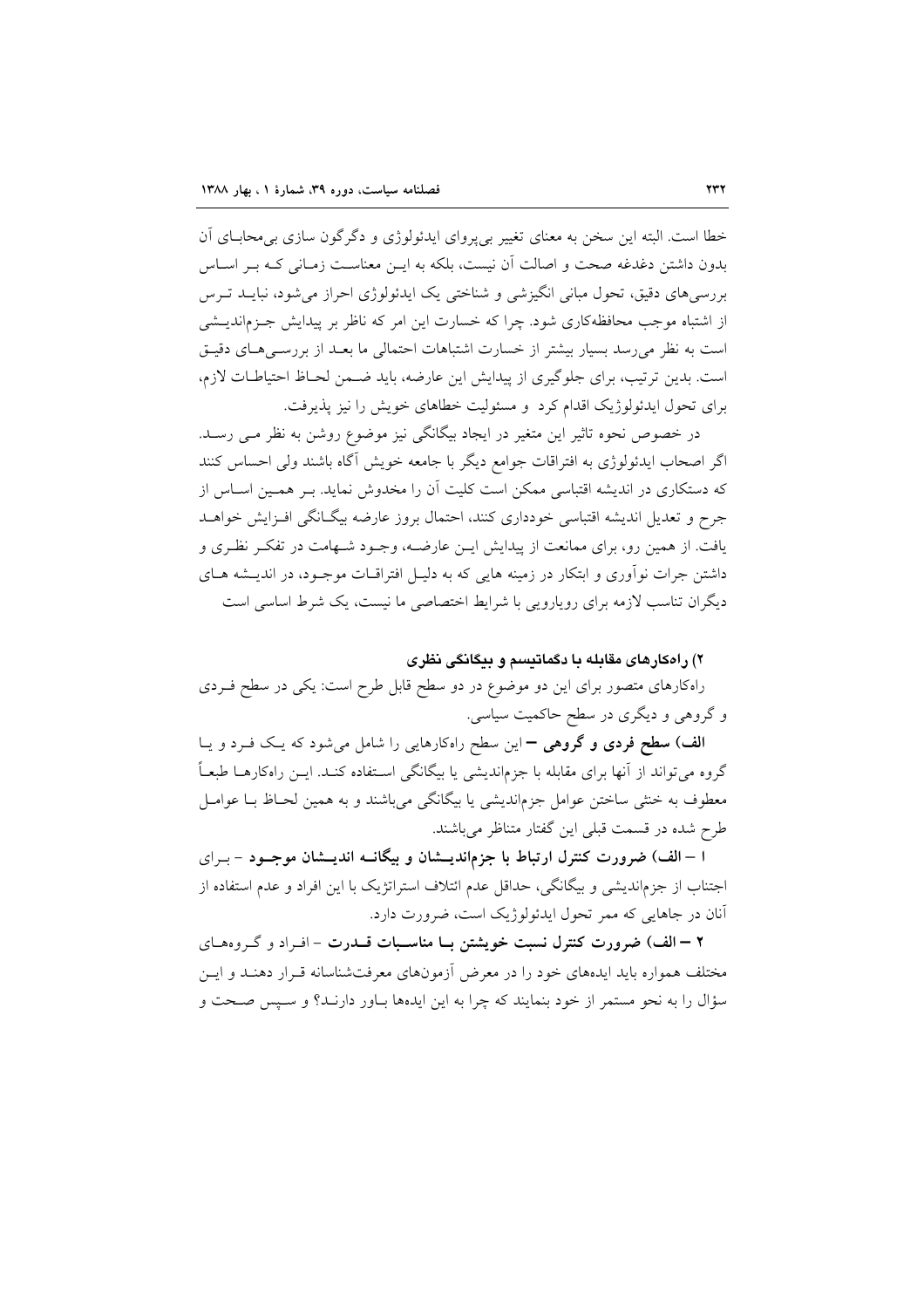سقم پاسخهای خود را بسنجند. ۵ هرگاه نتیجه آزمونهای مزبور عبارت از این باشد که افـراد و گروههای فوقالذکر به خاطر مناسبات قدرت بر چنین ایده هایی پای مهی فشارند، بایلد بهرای پرهیز از جزم|ندیشی و بیگانگی، در نظـام ایــدئولوژیک خــود تجدیــدنظر کننــد. اهمیــت ایــن موضوع به حدی است که مناسب است افراد، وقت ویـژه و گـروههـای اجتمـاعی – سیاســی همچون احزاب و غیره تیم ویژهای برای انجام منضبط و روشمند این کار اختصاص دهند.

۳–الف) بسط ارتباطات فكرى – توسعه ارتباطات فكرى سبب أشنايي بيشتر با تحـولات انگیزشی و شناختی و همجنین ماهیت پاسخ های مورد انتظارمیشـود. آشـکار اسـت کـه ایـن موضوع تحول ايدئولوژيک و تحقق صورت سنجيده را تسهيل مي کند.

۴- الف) تقویت عقل گرایی و آزاداندیشی – ایدئولوژی را باید در پرتـو عقـل فهمیـد و عنداللزوم در پرتو عقل به جرح و تعدیل آن اقدام کرد. منظور از عقل گرایی، پذیرش عقلانیت انتقادی و گسترش حوزه داوری های روشمند است.

۵–الف) ضرورت کنترل گرایش ذهنی به ثبات – در واقع چنانکه قبلاً اشاره کـردیم هــر چند اقدام برای تحول ایدئولوژیک کاری حساس، نیازمند تخصص و دارای ضـوابط و منطـق ویژه خویش است ٔ و بویژه در ارتباط با ایدئولوژیهـای مـذهبی، چـالش۵حـای دیگـری چـون تحریف و التقاط نیز باید در همین زمینه مهار شوند ، اما حساسیت و سختی کار نباید موجب هراس افراطی و عدم پرداختن به این کار بسیار با اهمیت گردد.

ب) **سطح حاکمیت سیاسی**– چنانکه ملاحظـه شــد راهکارهـای<sub>ی</sub> کــه در سـطح فــردی و گروهی مطرح شدند، راهکارهایی هستند که در صـورت انجـام بـه مقابلـه بـا جـزماندیــشی و بیگانگی میانجامند، اما این در صورتی است که این افراد و یا گروهها اراده لازم را برای مقابله با این عارضههای فکری داشته باشند و به یک عبارت دیگر اتخاذ این راهکارهــا و تأثیر گــذاری آنها بستگی به میل و اراده افراد و یا گروههای مزبور دارد. در عین حال اگر افراد و گروههـای مزبور از اتخاذ این راهکارها امتناع کنند، مضرّات آن دامن خـود آنهـا را مـی&ـرد. امـا بحـث

<sup>&</sup>lt;sup>ا</sup>– روشن است که افراد و گروههای مختلف برای ایدههای خود توجیه منطقی میآورند. اما ایـن توجیــه منطقــی ضــرورتاً بــا واقعیت انطباق ندارد و گاهی صرفاً پوششی بر تأثیر مناسبات قدرت است که افراد یا گروهها به طور آگاهانه یا ناخودآگIه بـه آن متوسل می شوند. از این رو اَزمون میزان انطباق توجیهات منطقی با واقعیات بیرونی ضرورت دارد. در این زمینه روش های خاصي نيز وجود دارد. از جمله رجوع كنيد به: قريشي، ١٣٨١ الف: ٥٧-٥١.

<sup>&</sup>lt;sup>۲</sup>– در خصوص ضوابط و روش تحول صحیح یک ایدئولوژی حداقل بر اساس بررسی۵ای اولیه ایــن پــژوهش منــابع زیــادی وجود ندارد. در عین حال برای ملاحظه یک کار مرتبط با موضوع که در زمینه ضوابط و روش تحول و بازسازی اندیشه دینی به رشته تحریر درآمده است مراجعه فرمایید به: قریشی، ۱۳۸۱ ب.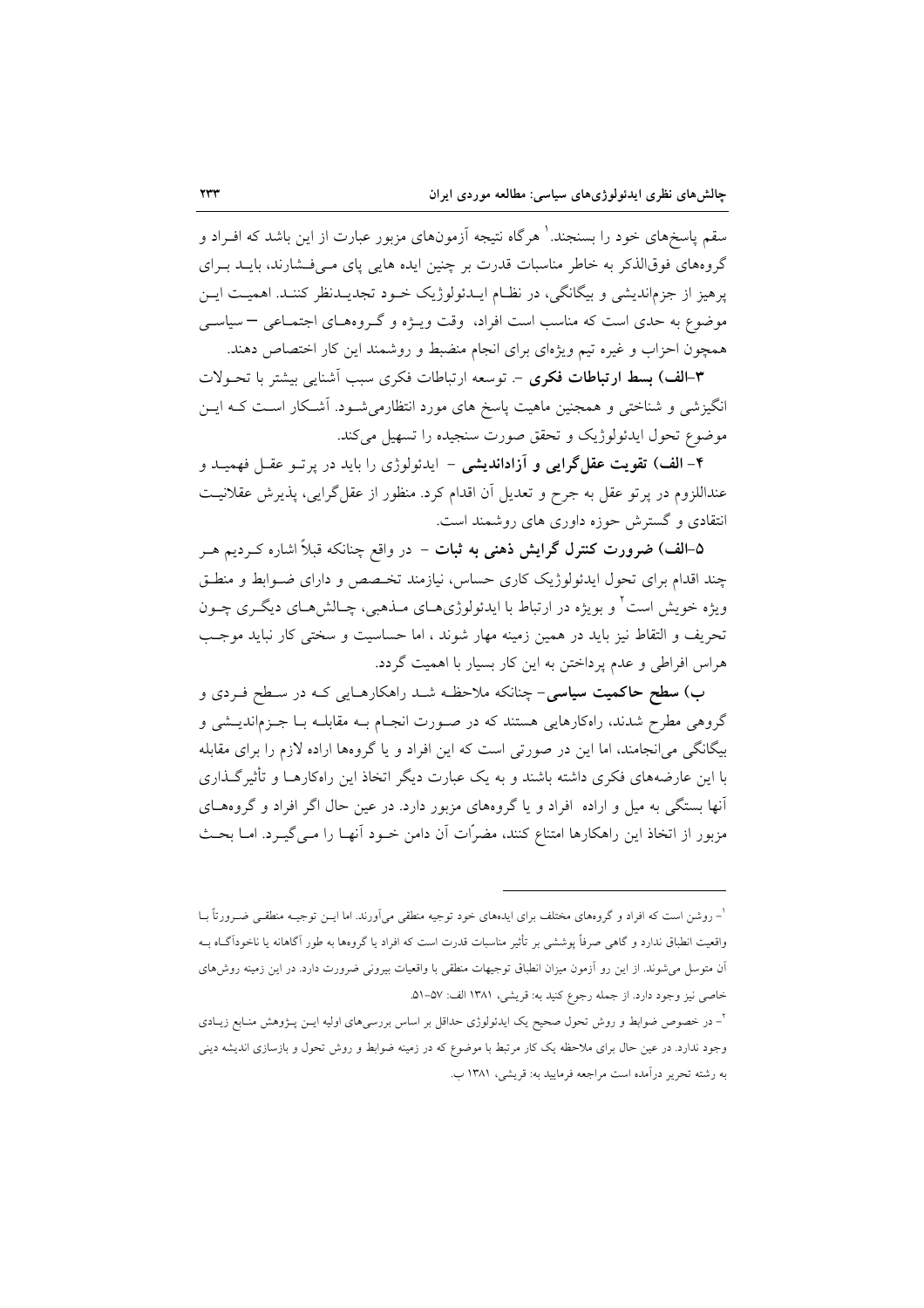حاکمیت سیاسی متفاوت است. در بحث حاکمیت سیاسی اتخاد این راهکارها بـرای پیــشگیری از پیدایش جزماندیشی و بیگانگی ضرورت بیشتری دارد و نباید عمل بـه آنهـا را تــابع میــل و اراده حاکمیت نمود. چرا که در صورتی که جزماندیشی و بیگانگی در سطح حاکمیت سیاسی پدیدار شود، مضرّات آن غیر از گروه حاکمه، دامن مردم را نیز میگیرد. به همین لحاظ غیـر از توصیه گروه حاکم به اتخاذ راهکارهای فوقالذکر (در مقام یک گروه)، باید راهکاری یافت ک به حاکمیت سیاسی مصونیت بیشتر در برابر آفت جزماندیشی و بیگانگی اعطا نماید.

بر اساس تأملات این پژوهش مناسبترین راهکار برای این مسأله، تقویت سـاز و کارهــای مردم سالارانه است. چرا که ساز و کارهای مزبور مجال «نظارت»، «شناسایی» و «تضمین» مـورد نیاز در این زمینه را توأم با یکدیگر فراهم میکند.

توصـیحاً بایــد گفــت در یــک شــرایط سیاســی دموکراتیــک، هیــأت حاکمــه زیــر ذرهبَــین روشنفکران، مطبوعات، احزاب رقیب، گروههای ذی نفوذ و دیگر نیروهای سیاسـی فعّـال قــرار دارد و از طریق این نظارت کاستیهای آن شناسایی و برجسته مـیشـوند. در ایـن شـرایط، بـه احتمال قوی جزماندیشی و یا بیگانگی به مثابـه یـک کاسـتی و عیـب ایــدئولوژیک، از چــشم نیروهای سیاسی موجود پنهان نمیماند و علنی شدن آن نهایتاً رأی مـردم را تحـت تـأثیر قـرار میدهد. رأی مردم نیز به نوبه خود میتواند قدرت را از دست جزماندیشان و بیگانه اندیشان به در آورده و به گروه دیگری که از این عیب مبراً هستند بسیارد.

بنابر مراتب فوق، زمانی که تحول ایدئولوژیک لازم می]ید، حاکمیت سیاســی (و نــه لزومــاً هیأت حاکمه) در نظامهای دموکراتیک کمتر از نظامهای غیردموکراتیک از آفت جزماندیــشی و بیگانگی آسیب می بینند. چرا که این آفات در صورت پیدایش، به سرعت از سـوی اپوزیـسیون شناخته می شوند و الزامی بودن تحول ایدئولوژیک و لزوم تحقق شکل صـحیح، بــا توجــه بــه قدرت رأی مردم تضمین می شود. به همین لحاظ تاریخ نظامهای دموکراتیک نشانگر تحـول و بازسازی مستمر و متناسب ایدئولوژیک و مصونیت ازعارضـه هـای جـزماندیــشی و بیگــانگی است. هر چند که احتمال مصونیت از این عوارض هیچ گاه به نقطه صفر نمی رسد.

ب – پررسی موردی ایدئولوژی انقلاب اسلامی ایران

متناسب با مبحث تئوریک این بخش در این قسمت نیز باید به دو سؤال پاسخ بگوییم. امــا سؤالات این قسمت بالطبع مصداقی خواهند بود. یکی از این دو سؤال عبارت از این است کـه چرا نزد برخی از نیروهای انقلاب اسلامی، ایدئولوژی به جزماندیشی و یا بیگانگی ٍ مبدل شده است؟ و سؤال دوم عبارت است از اینکه چگونه مـیتـوان ایـدئولوژی انقــلاب اسـلامی را از جزم اندیشی و بیگانگی محافظت نمود؟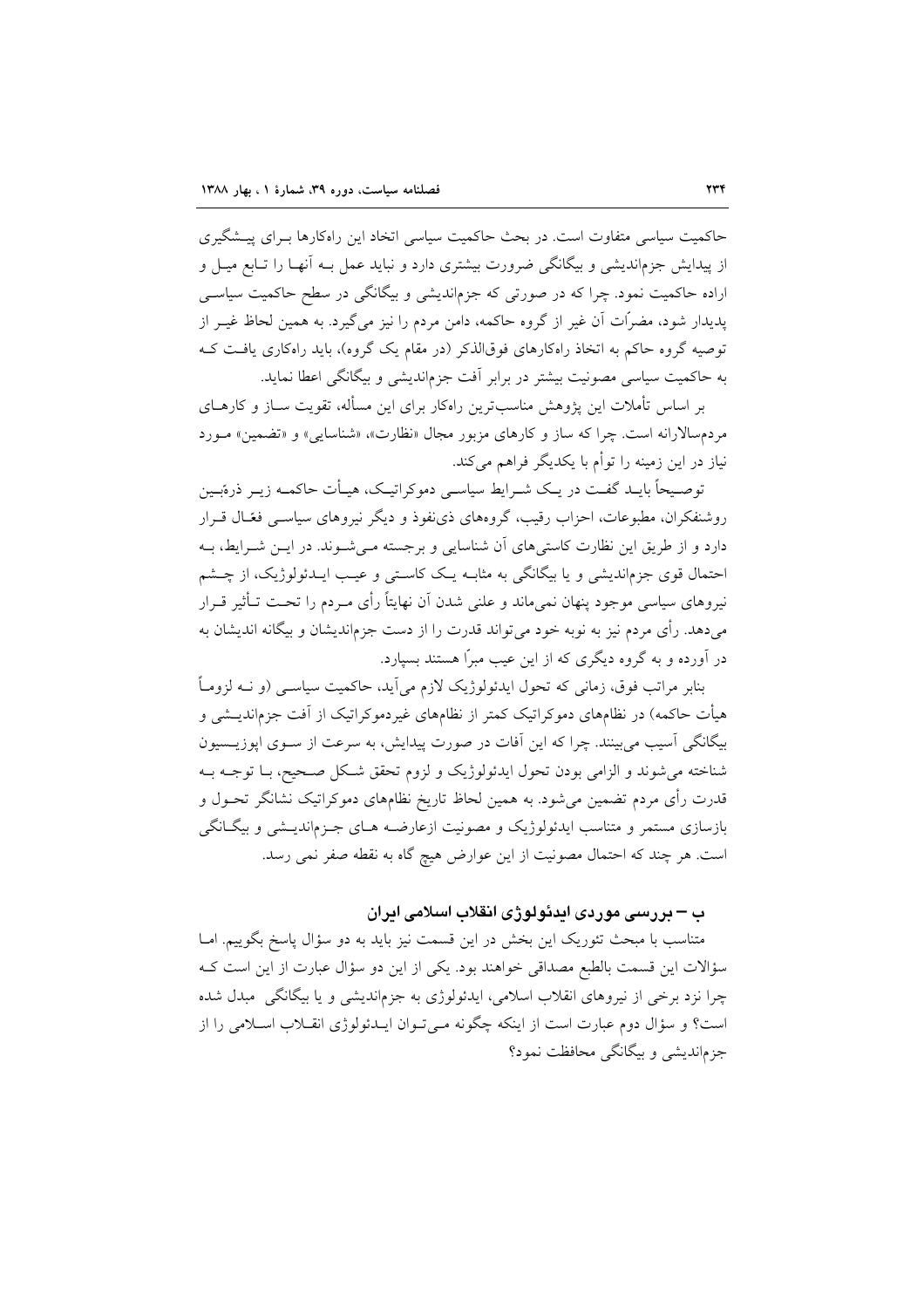۱) عوامل بروز چالش های جزماندیشی و بیگانگی برای ایدئولوژی انقلاب اسلامی: با تکیه بر مبـانی نظـری طـرح شـده، عوامـل مختلـف را مـی تـوان در بـروز پدیـدههـای جزماندیشی و بیگانگی در میان بخشی از نیروهای انقلاب دخیل دانست. در عـین حـال بایــد تأکید کرد که نیروهایی که نسبتی با جزماندیشی و یا بیگانگی یافتهاند، نوعا متکثرنـد و عوامـل تأثیر گذار برای بروز جزم|ندیشی و یا بیگانگی نزد هر کدام از آنها نیـز عمومـاً متفـاوت اسـت. حال سعی میکنیم با برشمردن عوامل تأثیرگذار در این عرصه، به نیروهایی که تحت تـأثیر هــر کدام از این عوامل قرار گرفتهاند، اشارهای کرده و برای روشن شدن مسأله توضیحاتی را ارائـه دهیم. ضمن اینکه برای زدودن حساسیت سیاسی مسأله، از متهم کردن فرد و یا گروهی خیاص خودداري خواهيم كړد.

الف) ورود نیروهای جزماندیش و بیگانه اندیش به صف انقلابیون از ســال۱صـای اولیــه پیروزی انقلاب و توسعه نفوذ آنها – چنانکه قبلاً اشاره کـردیم انقــلاب اســلامی بــه لحــاظ تئوریک حاصل تکوین ایدئولوژی «تفسیر انقلابی از اسلام شـیعی» بـود. امـا بعـد از پیـروزی انقلاب بنا به عواملی که جای بحث جداگانه دارد، افرادی که چندان نسبتی با ایــن ایــدئولوژی نداشتند، برخی از مصادر امور را در دست گرفتند(حاضری، ۱۳۷۷: ۱۴۲-۱۴۰). این افراد هر چند در دهه اول انقلاب نیز مشکلاتی را فراهم کردند، اما تأثیر اساسی آنها در دهه دوم انقلاب و بعــد از آن آشکارتر شد. چـرا کـه در ايــن دوره از يـک ســو حــداقل در ســطحى رســمى، يويــايى ایدئولوژی انقلاب را با مشکلاتی مواجه ساختند و از سوی دیگر با توجه به توسعه نفوذ آنهـا، امکان مهار آنان نیز آن چنانکه در دهه اول رواج داشت، از بین رفته بود.

ب) **تأثیر مناسبات قدرت** — این متغیر نیز در افراد و گروههایی از انقلابیون تأثیر نهاد ک یا از ناحیه حمل ایـدئولوژی انقــلاب بــه موقعیــتهــای ویـــژه دســت یافتــه بودنــد و تحــول ایدئولوژیک به طور طبیعی موقعیتهای آنان را در معرض مخاطره قرار میداد. و یـا اینکـه بــه هر دلیلی در هرم قدرت موقعیت مورد انتظار خود را نیافته بودند و گمان مـی کردنـد بـا اخـذ اندیشههای مد روز می توانند با تکیه بر پایگاه اجتماعی ایـن اندیـشه هـا در هـرم قــدرت بــه جايگاه مطلوبي برسند.

ج) ا**رتباطات محدود –** بخشی از نیروهای انقـلاب نیـز بـه دلیـل فقـدان وسـعت دیـد و محدودیت ارتباطات فکری و یا تحت تأثیر القائات گـروه هــای دیگـر یــا در منظومــه فکـری خویش جایی برای تحول ایدئولوژیک قایل نشدند و یا برای تحول ایدئولوزیک اندیــشه هــای نامتناسب را اقتباس کردند.

د) بیاعتنایی به داوریهـای عقلــی – افـرادی نیـز یـا بـه ایـدئولوژی انقـلاب نگـاهی جزماندیشانه داشتهاند و یا در مواجهه با اندیشه های غربی آنها را جهانی انگاشته و از اعمـال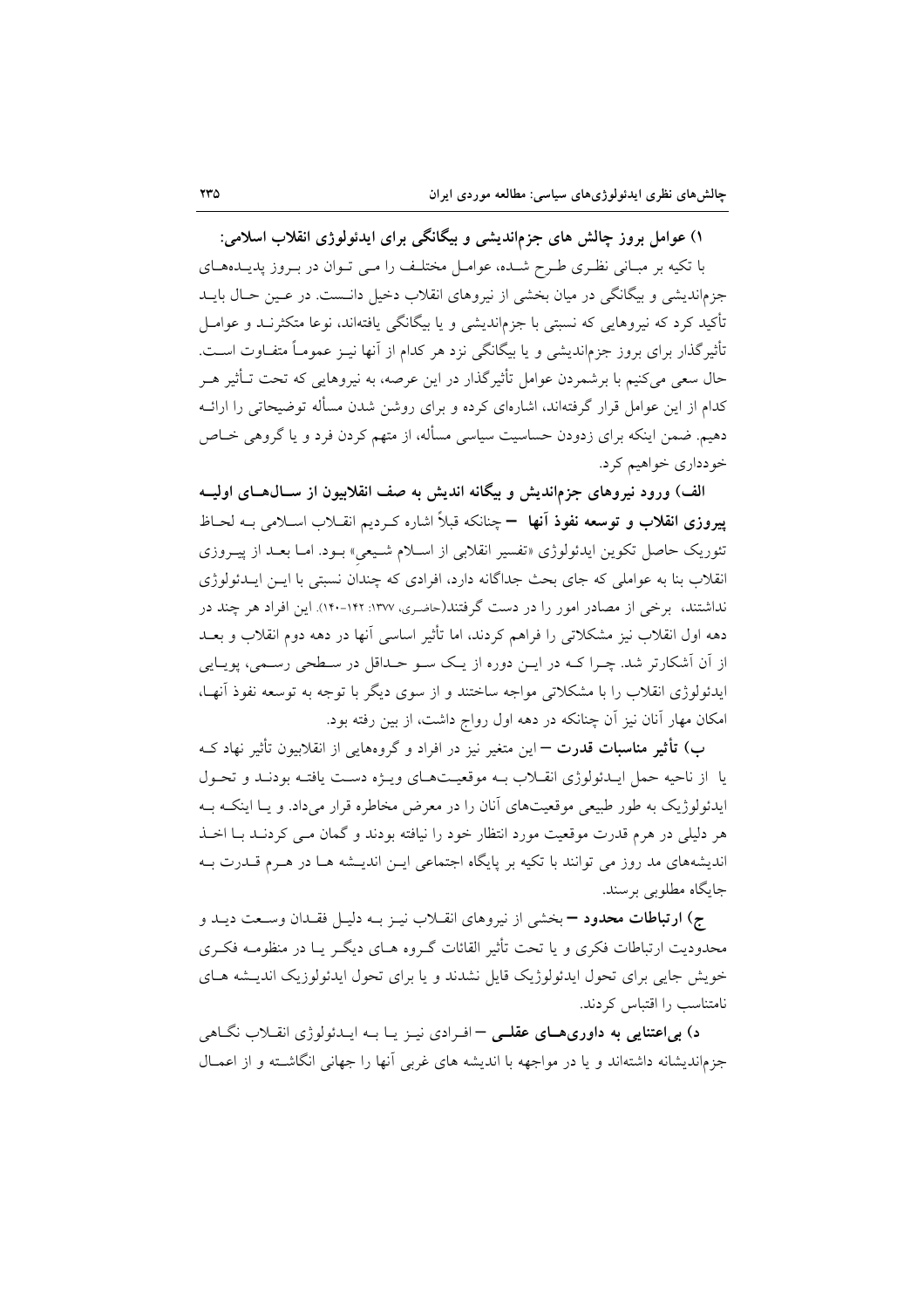نگرش انتقادی و بررسبی روشـمند بـرای کنتـرل میـزان تـاثیر شـرایط اختـصاصی غـرب در شکا گیری آنها بازمانده اند. این رویکردها نیز در زمان ضرورت تحول ایدئولوژیک، به جدّی شدن چالش جزماندیشی و عارضه بیگانگی کمک کرده است.

ه ) گرایش ذهنی به ثبات – به نظر میرسد ترس از احتمال اشتباه و وارد شـدن لطمـات اساسی به ایدئولوژی انقلاب و یا اندیشه های اقتباسی نیز، در پارهای دیگر از نیروهای انقلاب، در جهت سوق دادن آنها به جزماندیشی و یا بیگانگی مؤثر افتاده است. البته تأثیر این متغیـر در مقایسه با متغیرهای دیگر ظاهراً کمتر بوده است.

۲) راهکارهای ایمن سازی ایدئولوژی انقلاب اسلامی از آفت جزماندیشی و بیگانگی:

بر اساس تأملات نظری عنوان شده، راهکارهای موضوع ایــن قــسمت از بحــث را بایــد در سطح فردی و گروهی از یک سو و سطح حاکمیت سیاسی از سـوی دیگـر بـه تفکیـک مـورد توجه قرار داد.

الف) سطح فردي و گروهي – راهكارهاي ايـن سـطح در واقـع ترجمـان مـوردي همـان مواردی است که در قسمت تأملات نظری، در ردیف ذیربط بدانها پرداختـه شــده اســت. ایــن موارد شامل ضرورت كنترل ارتباطات با جزمانديشان و بيگانه انديشان، ضرورت كنترل نــسبت خویشتن با مناسبات قدرت، بسط ارتباطات فکری، تقویت عقل گرایــی و آزاداندیــشی و نهایتــاً کنترل گرایش ذهنی به ثبات می باشد که در اینجا برای پرهیز از تکرار مطالب از توضیح اضافی پرهيز مي شود. تنها اضافه مي کنيم که افراد و گروههايي که خواهان تداوم حيات فکري و عملي انقلاب و تحقق اهداف و آرمانهای آن میباشند باید ضرورت عمل به این راهکارهـا را جـدی بگیرند. چرا که آفت دگماتیسم و بیگانگی، در عین حال که قابـل کنتـرل اسـت، آفـت مهلکـی است و در صورت رشد قادر است توانایی ایدئولوژی انقلاب را برای همزیستی بـا مقتـضیات زمان و تحول یافتههای علمی و عقلی کاهش داده و به تدریج جاذبه آن را نزد عموم اصـحاب اندیشه از میان بردارد. مضحک این است که این وضعیت نوعی نقض غرض نیز خواهـد بـود. چرا که انقلابی که در مبارزه با تحجر و جزماندیشی از یک سو و در جدال بـا خودبـاختگی و بیگانگی از سوی دیگر به پیروزی رسیده است، این خطر وجـود دارد کـه در صـورت عـدم مدیریت بهینه اوضاع، سرانجام مغلوب همین دو چالش دیرینه گردد. ایــدئولوژی در وضـعیت منطقی و بالندهاش، همچون درختی است کـه هـر چنـد ریـشه در گذشـته دارد امـا هـر سـال شاخهها، برگها و میوههای جدید میدهد و سرزندگی و شادابی مجدد می یابد. اما جزم اندیشی و بیگانگی چونان دو درخت خشکیدهاند که یکی میوه های خشک به جای مانـده از سـال هـا قبل، هنوز بر سر شاخه هایش باقی است و دیگری را بر سر شاخه هایش میـوه هـایی عـاریتی بستهاند.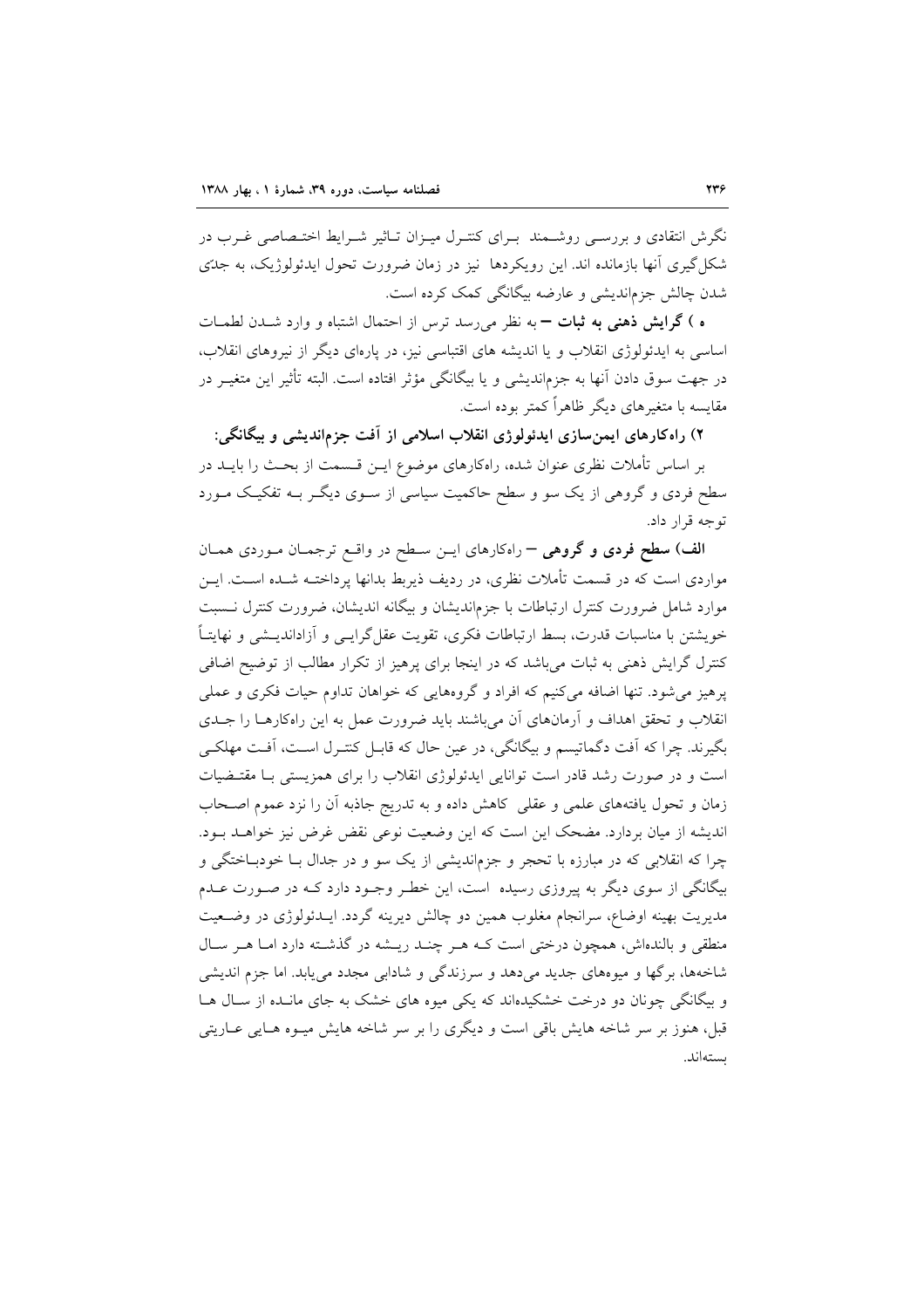ب) **سطح حاکمیت سیاسی –** چنانکه در قسمت نظـری گفتـه شـد، نظـر بـه اهمیـت و ضرورت حصول اطمینان از مصونیت حاکمیت سیاسی در برابر جـزماندیـشی و بیگـانگی، نمی توان در خصوص افراد یا گروههایی که دست اندرکار مدیریت جامعه میباشند و به نـوعی گرفتار جزماندیشی و یا بیگانگی شدهاند، صرفاً به پند و اندرز و توصیه به رعایـت راهکارهــای مقابله با این پدیده تکیه کرد. از این رو در قسمت مزبور راهکار مقابله با جزماندیشی و بیگانگی در این سطح را گسترش ساز و کارهای مردمسالارانه معرفی کردیم. در ارتباط بـا ایمــنســازی ایدئولوژی انقلاب اسلامی در سطح حاکمیت سیاسی نیـز گـسترش مناسـبات مـردمسـالارانه ضرورت دارد. اما از آن جهت که ساز و کارهای مورد نظر برای مـردمسـالاری انــواع مختلــف دارد، به نظر می رسد مناسبترین و در عین حال عملی ترین ساز و کار برای این موضوع، سـاز و کار مردمسالاری دینی است. در این گفتار فرصت تعیین و تـدقیق شـاخصهـای ایـن نـوع مردمسالاری که در مقایسه با مردمسالاری لیبرال، نوع متعالی مردمسالاری است، وجـود نـدارد. از این رو صرفاً به این بسنده میکنیم که در مردمسالاری دینی انتخاب زمامداران در صـلاحیت مردم است و در عین حال زمامداران موظفند اصل «ضرورت عدم مغایرت حکمرانی با کتاب و سنت» را رعایت کنند. روشن است که برقراری کلیت این نظام نیز بر اساس رأی مـردم عملـی می شود . این مردمند که زمامداران را انتخاب می کنند و ضمن واگذاری حق حکمرانی به آنهـا، حق عدول از موازين ديني را از آنان سلب مي نمايند.

در هر حال به نظر می رسد «توسعه» و «تعمیق» ساز و کار مردمسالاری دینی مناسبترین راهکار برای مقابله با چالش جزماندیشی و بیگانگی در سازواره ایدئولوژی انقـلاب اسـلامی در سطح حاکمیت سیاسی ِ است. چرا که در صورت گسترش این ساز و کـار، بــه تــدریج بــا رأی مردم بسیاری از جزم|ندیشان و بیگانه اندیشان از مـصادر امـور بـر کنـار مـی شـوند و افـرادی جایگزین آنها می شوند که به ضرورت نوسازی سنجیده ایدئولوژی انقلاب در برابـر مقتـضیات عصر متعهد باشند. در عین حال این جابجایی ممکن است به مثابه ضمانت اجـرای راهکارهـای ینجگانه ای که در سطح فردی و گروهی مطرح هستند، عمل کند و حداقل بخشی از نیروهـای دستخوش دگماتیسم و بیگانگی نظری را وادار به تحول فکری نماید.

#### نتىجە

هدف از تحریر این مقاله، بررسی فرایند پیدایش دگماتیـسم و بیگـانگی نظـری، عوامـل و راهکارهای مقابله با این چالش ها در ارتباط با ایدئولوژی های سیاســی و بــه نحــو مــوردی در ارتباط با ایدئولوزی انقلاب اسلامی بود. حاصل این بررسی را می توان در سـه نکتـه خلاصـه ک د: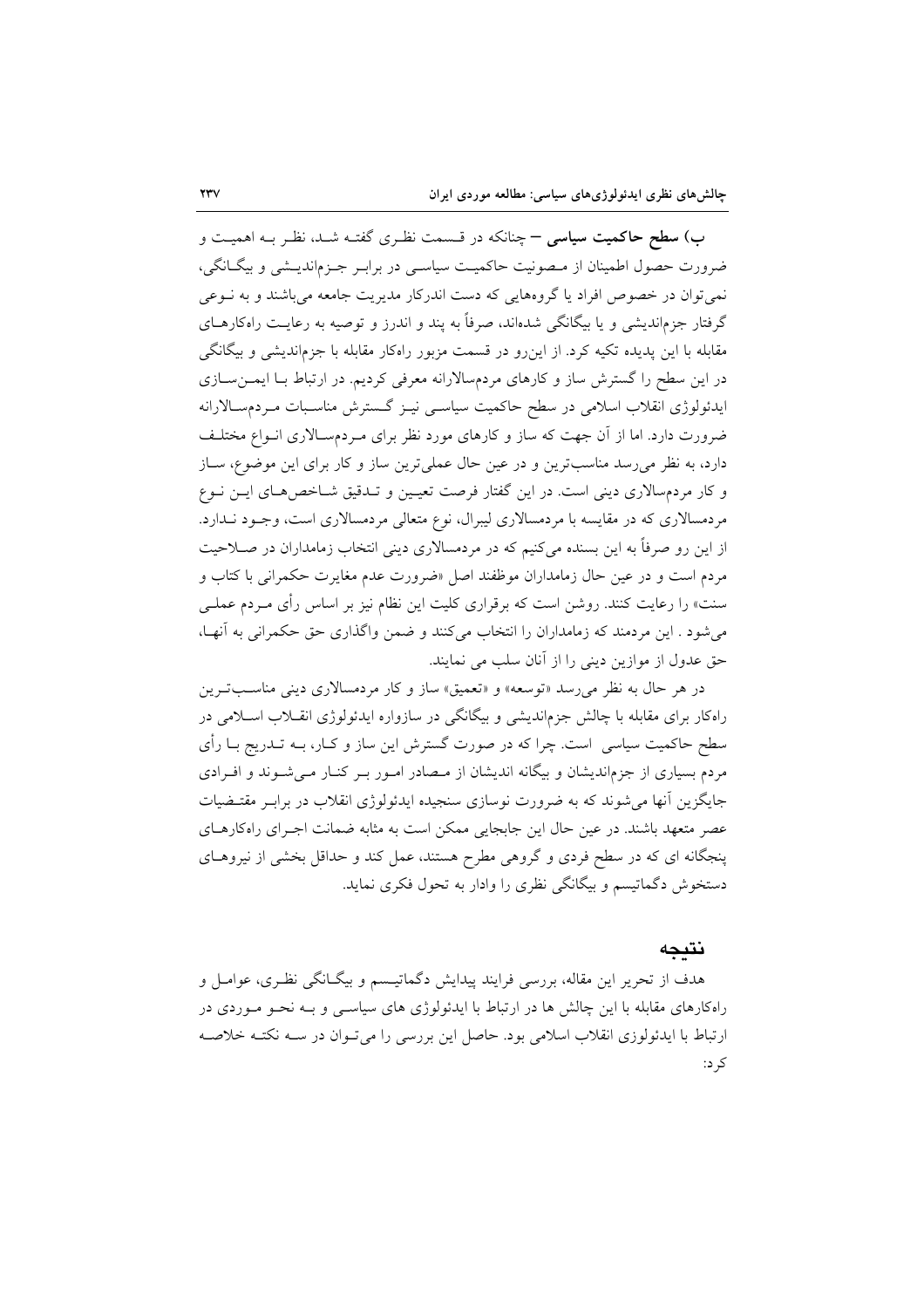١-دگماتيسم زماني پديد مي آيد كه مباني انگيزشـي و شـناختي يـك ايــدئولوژي متحـول می شود، و به همین لحاظ تحول در خود ایدئولوژی را ضروری می سازد. در این شرایط هر گاه ایدئولوژی متحول نشود، تبدیل به دگماتیسم خواهد شد. بیگانگی نظری نیز هنگامی است ک در شرایط فوقالذکر افراد، اصل ضرورت تحول را می پذیرند اما برای تحول، اندیـشههـایی را اقتباس و پیشنهاد می کنند که تناسب منطقی و جامعه شـناختی بـا نیازهـای موجـود نـدارد. در ارتباط با ایدئولوژی انقلاب اسلامی نیز از دهه دوم انقلاب به این سو، نزد برخی از انقلابیــون، ایدئولوژی انقلاب گرفتار آفت دگماتیسم و یا بیگانگی نظری شده است.

۲- عوامل پیدایش دگماتیسم و بیگانگی شامل پنج متغیـر ۱) ورود جـزم|ندیــشان و بیگانــه اندیشان به جرگه انقلابیون ۲) تأثیر مناسبات قدرت ۳) محدودیت ارتباطات ۴) عقل گریـزی و ۵) گرایش ذهنی به ثبات است. این پـنج متغیـر، ایــدئولوژی انقــلاب اســلامی را نیــز در برابــر دگماتيسم و بيگانگي آسيبيذير ساخته است.

۳– راهکار مقابله با دگماتیسم و بیگانگی در سطح فردی و گروهــی نــاظر بــر کنتــرل پــنج متغیر فوقالذکر و در سطح حاکمیت سیاسی گسترش ساز و کارهـای مردمـسالارانه مـیباشـد. برای ایمن سازی ایدئولوژی انقلاب اسلامی نیز در سـطح فـردی و گروهـی کنتـرل متغیرهـای پنجگانه مذکور مورد نیاز بوده و در سطح حاکمیت سیاسی توسـعه و تعمیـق سـاز و کارهـای مردمسالاري دينې ضرورت دارد.

## منابع و مآخذ:

#### الف. فارسي:

- اخوان مفرد، حمیدرضا (۱۳۸۱)، ایدئولوژی انقلاب ایران، تهـران، معاونـت پژوهـشی پژوهـشکده امـام خمینـی و  $-1$ انقلاب اسلامي.
	- اسيريگنز، توماس (١٣٧٧)، فهم نظريه سياسي، ترجمه فرهنگ رجايي، تهران: آگاه.  $-\gamma$
- افتخاری، قاسم (۱۳۷۰)، تقریرات درس «اندیشههای سیاسی در قرن بیستم»، دوره کارشناسی علوم سیاسی دانـشکده  $-\mathsf{r}$ حقوق و علوم سیاسی دانشگاه تهران، نیمسال دوم، ۷۰–۱۳۶۹.
	- بازرگان، مهدی (۱۳۷۷)، بعثت (۱)، تهران، شرکت سهامی انتشار.  $-\epsilon$
	- بشیریه، حسین ( ۱۳۷۲)، انقلاب و بسیج سیاسی، تهران: دانشگاه تهران  $-\mathsf{Q}$
	- بشیریه، حسین ( ۱۳۸۱)، آموزش دانش سیاسی. تهران: موسسه نگاه معاصر  $-\hat{r}$
	- حاضري، على محمد (١٣٧٧)، «فرايند بالندگي ايدئولوژي انقلاب اسلامي»، فصلنامه متين، شماره ١.  $-V$
- رضوی، محمد(۱۳۷۰)، تقریرات درس «اندیشه سیاسی در غـرب (ب)»، دوره کارشناسـی علــوم سیاســی دانــشکده  $-\lambda$ حقوق و علوم سیاسی دانشگاه تهران، نیمسال دوم ۷۱–۱۳۷۰.
	- زیباکلام، صادق (۱۳۷۵)، مقدمه بر انقلاب اسلامی، تهران: روزبه.  $-9$